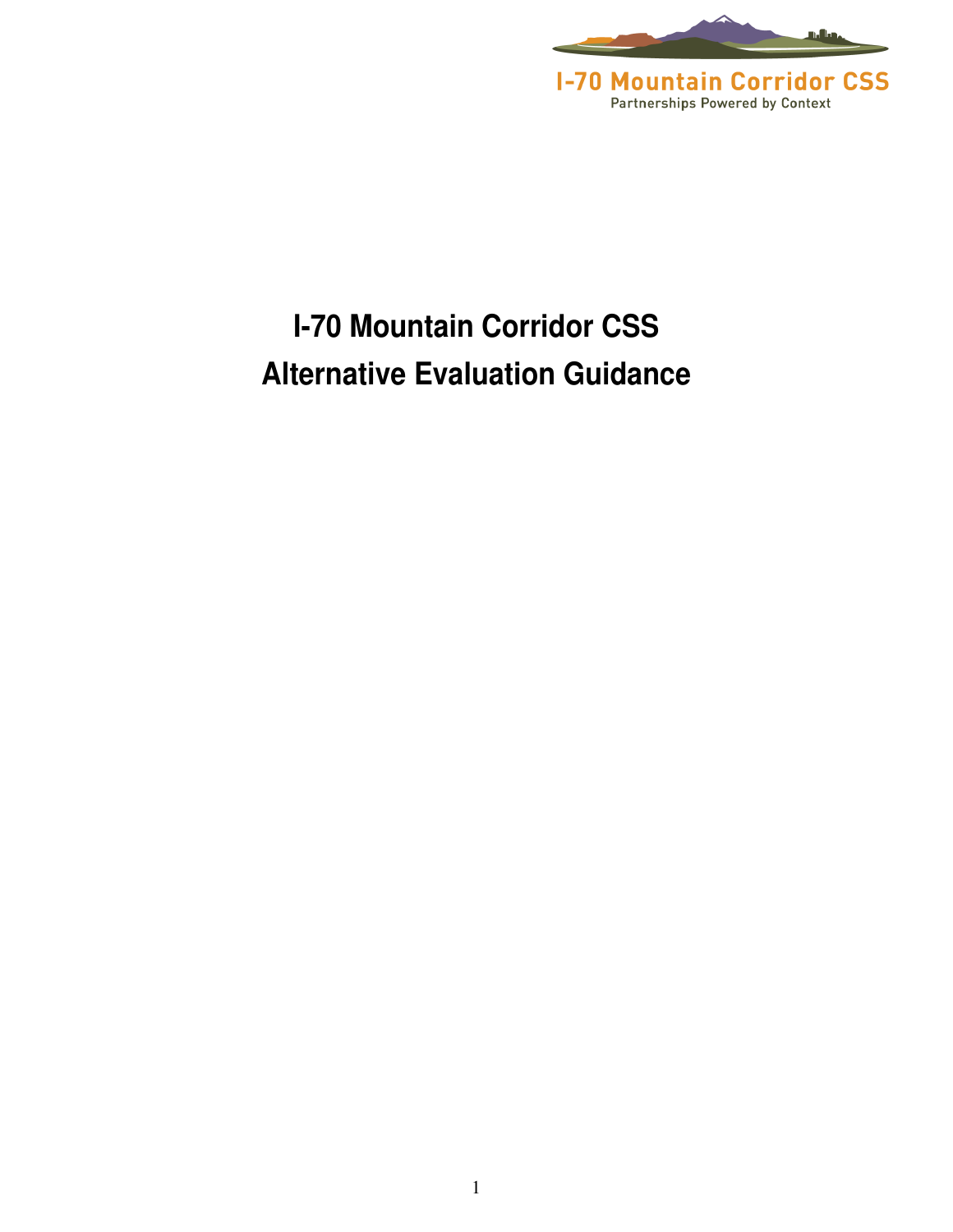

#### **Introduction**

The Context Statement and Core Values developed through the I-70 Mountain Corridor Context Sensitive Solutions (CSS) process have generated the following table of example criteria for alternatives evaluation. The Context Statement, Core Values, and project -specific purpose and need are the basis for selection and customization of these criteria.

Stakeholder comments provided the foundation for the Context Statement and Core Values, and each has been vetted through agency and public stakeholders for approval. To that end, these documents have broad support and are widely accepted throughout the I-70 Mountain Corridor.

It is important to note that the list of potential criteria herein does not replace scoping activities, the Purpose and Need required by the National Environmental Policy Act (NEPA), or guidance given in the Colorado Department of Transportation (CDOT) NEPA Manual. Rather, it provides continuity and acknowledges the years of active participation by stakeholders in studies along the corridor. It also results in early and effective integration of the Core Values into the process, thereby minimizing costs and delays.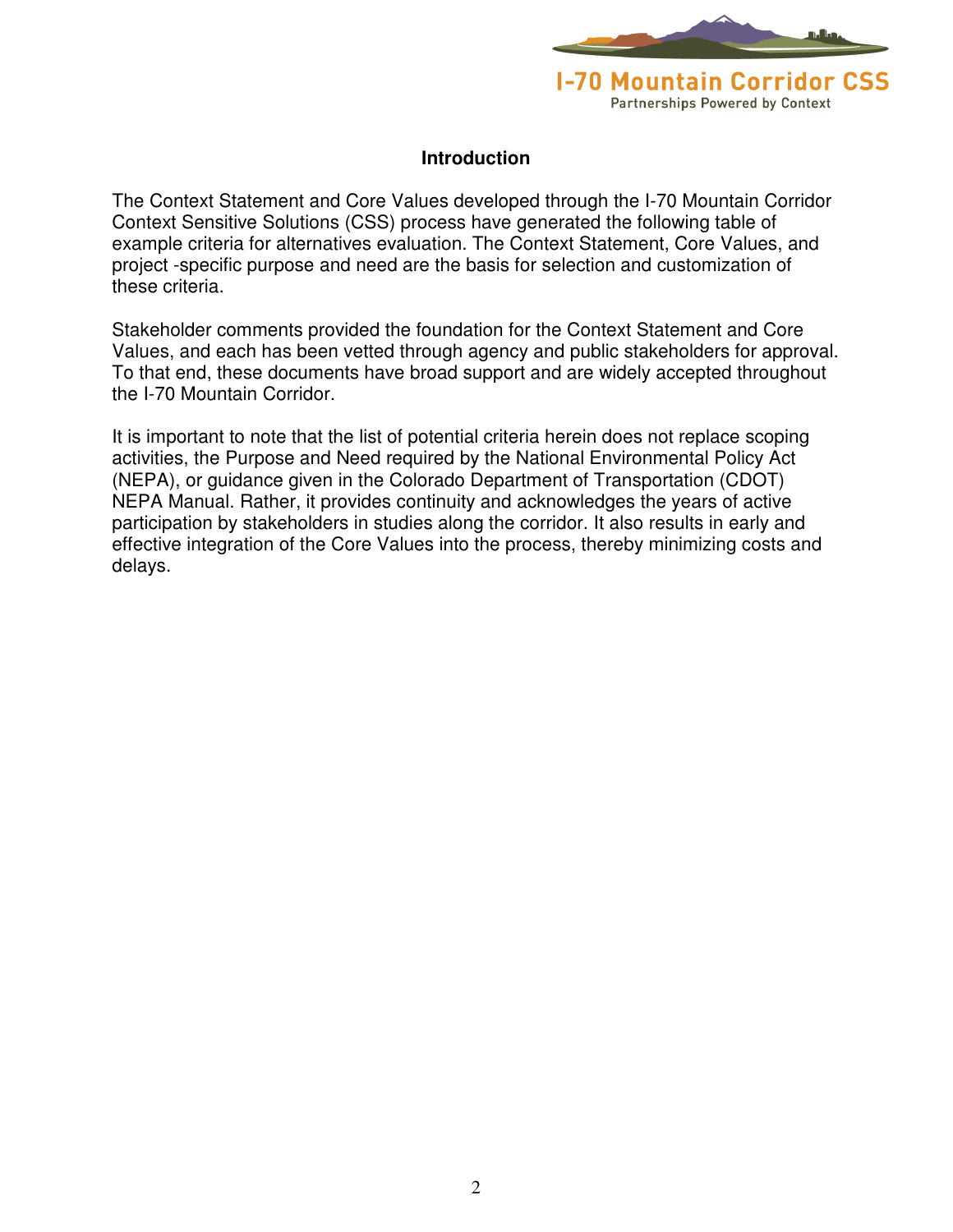

|                                                                                                                                                                          | <b>Feasibility-Level Evaluation</b> | <b>Concept-Level Evaluation</b>                                                                                                                                           |                                                                                                               |  | <b>Detailed-Level Evaluation</b>                                                                                                                                                                                                                                                                                                                                               |                                                                                                                                                                          |
|--------------------------------------------------------------------------------------------------------------------------------------------------------------------------|-------------------------------------|---------------------------------------------------------------------------------------------------------------------------------------------------------------------------|---------------------------------------------------------------------------------------------------------------|--|--------------------------------------------------------------------------------------------------------------------------------------------------------------------------------------------------------------------------------------------------------------------------------------------------------------------------------------------------------------------------------|--------------------------------------------------------------------------------------------------------------------------------------------------------------------------|
| <b>Criteria</b>                                                                                                                                                          | How could we measure it?            | <b>Criteria</b>                                                                                                                                                           | How could we measure it?                                                                                      |  | <b>Criteria Measures</b>                                                                                                                                                                                                                                                                                                                                                       | How could we measure it?                                                                                                                                                 |
| <b>Sustainability</b>                                                                                                                                                    |                                     | <b>Sustainability</b>                                                                                                                                                     |                                                                                                               |  | <b>Sustainability</b>                                                                                                                                                                                                                                                                                                                                                          |                                                                                                                                                                          |
| A. Is the alternative compatible<br>with local sustainability<br>plans?<br>B. Is the alternative compatible<br>with the State of Colorado<br><b>Climate Action Plan?</b> | A. (YES/NO)<br>B. (YES/NO)          | A. How compatible is the<br>alternative with local<br>sustainability plans?<br>B. How compatible is the<br>alternative with the State of<br>Colorado Climate Action Plan? | $\bullet$<br>$\bigcirc$<br>А.<br>(GOOD/FAIR/POOR)<br>$\bullet$<br>$\bigcirc$<br><b>B.</b><br>(GOOD/FAIR/POOR) |  | Detailed-Level Criteria<br>Measures will measure specific<br>items, will be quantitative more<br>than qualitative, and will help<br>further support and answer the<br>criteria questions asked during<br>the Concept-Level Evaluation.                                                                                                                                         | A. Capital cost of the<br>alternative $(\$)$<br>В.<br>Operations and<br>maintenance costs of the<br>alternative $(\$)$                                                   |
| C. Does this alternative<br>preserve future<br>transportation options?                                                                                                   | C. (YES/NO)                         | C. How well does this<br>alternative reduce maintenance<br>costs?<br>D. What is the capital cost of<br>this alternative?                                                  | $\bullet$<br>$\bigcirc$<br>C.<br>(GOOD/FAIR/POOR)<br>$\bullet$<br>$\bigcirc$<br>D.<br>(LOW/MEDIUM/HIGH)       |  | The sustainability criteria will<br>help determine how well an<br>alternative creates a solution for<br>today that does not diminish<br>resources for future<br>generations.                                                                                                                                                                                                   |                                                                                                                                                                          |
| <b>Safety</b>                                                                                                                                                            |                                     | <b>Safety</b>                                                                                                                                                             |                                                                                                               |  | <b>Safety</b>                                                                                                                                                                                                                                                                                                                                                                  |                                                                                                                                                                          |
| A. Can this idea improve<br>safety?                                                                                                                                      | A. (YES/NO)                         | A. How well does the<br>alternative reduce the<br>number of or improve<br>hazardous locations?<br>B. How well does alternative<br>follow current design<br>standards?     | $\bigcirc$<br>$\bullet$<br>А.<br>(GOOD/FAIR/POOR)<br>В.<br>(GOOD/FAIR/POOR)                                   |  | Detailed-Level Criteria<br>Measures will measure specific<br>items, will be quantitative more<br>than qualitative, and will help<br>further support and answer the<br>criteria questions asked during<br>the Concept-Level Evaluation.<br>The safety criteria will help<br>determine how well an<br>alternative is able to enhance<br>safety in the I-70 Mountain<br>Corridor. | A. Number of improved high-<br>accident locations<br>B. Number of ALIVE MOU<br>recommendations<br>implemented<br>C. Number of improved rock<br>slide and avalanche areas |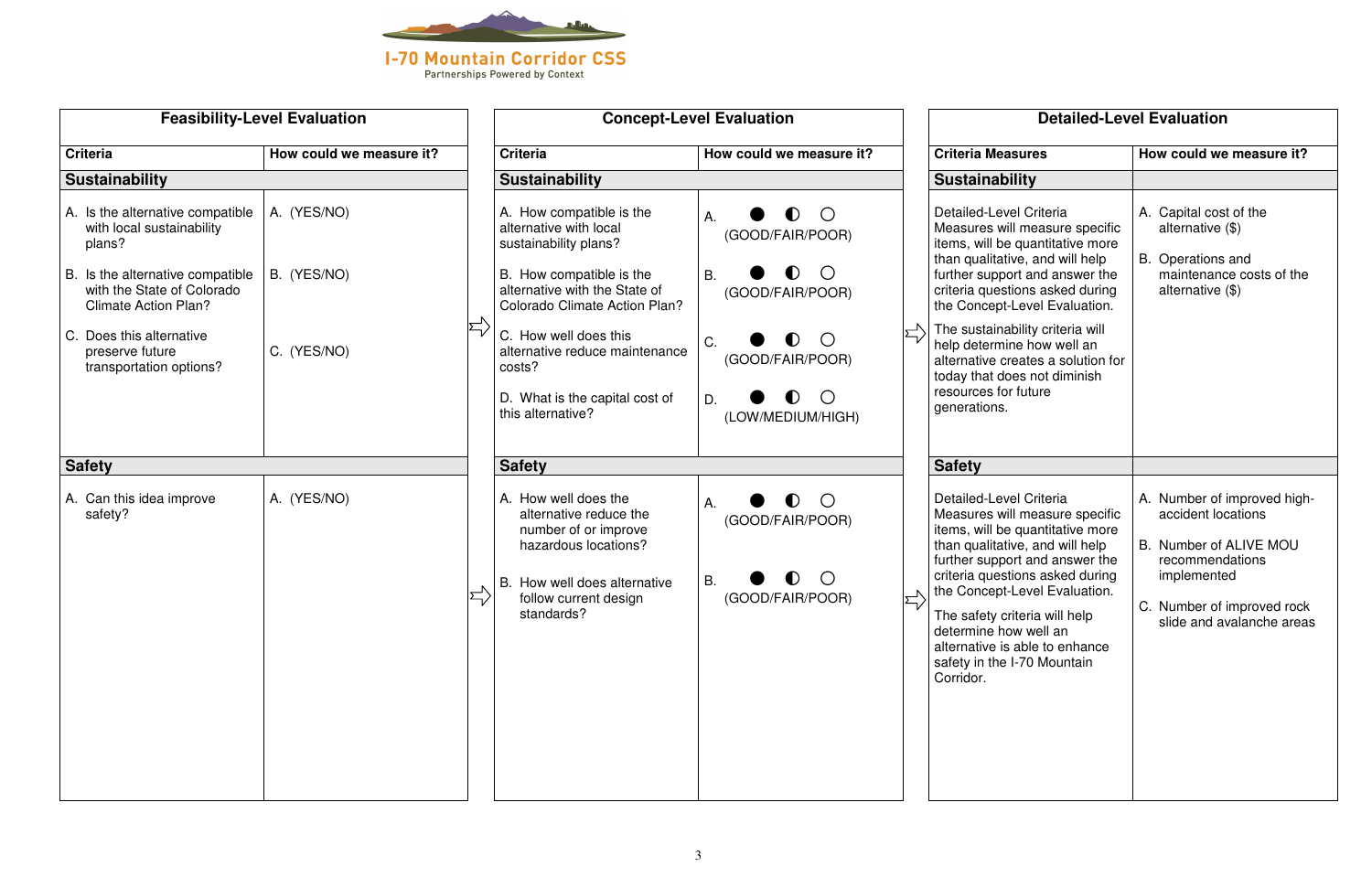

## **Detailed-Level Evaluation**

|                                                                                                                 | <b>Feasibility-Level Evaluation</b> |                                                                                            | <b>Concept-Level Evaluation</b>                                                          | <b>Detailed-Level Evaluation</b> |                                                                                                                                                                    |                                                                                                           |
|-----------------------------------------------------------------------------------------------------------------|-------------------------------------|--------------------------------------------------------------------------------------------|------------------------------------------------------------------------------------------|----------------------------------|--------------------------------------------------------------------------------------------------------------------------------------------------------------------|-----------------------------------------------------------------------------------------------------------|
| <b>Criteria</b>                                                                                                 | How could we measure it?            | <b>Criteria</b>                                                                            | How could we measure it?                                                                 |                                  | <b>Criteria Measures</b>                                                                                                                                           | How could we measure it?                                                                                  |
| <b>Healthy Environment</b>                                                                                      |                                     | <b>Healthy Environment</b>                                                                 |                                                                                          |                                  | <b>Healthy Environment</b>                                                                                                                                         |                                                                                                           |
| A. Can adverse environmental<br>impacts be avoided,<br>minimized, or mitigated?                                 | A. (YES/NO)                         | A. How well can adverse<br>environmental impacts be<br>avoided?<br>B. How well can adverse | $\bigcirc$<br>$\bullet$<br>a.<br>(GOOD/FAIR/POOR)                                        |                                  | Detailed-Level Criteria<br>Measures will measure specific<br>items, will be quantitative more<br>than qualitative, and will help<br>further support and answer the | <b>Biological Resources</b><br>A. Acres of riparian habitat<br>disturbed<br>B. Total acres of new right-o |
| B. Can impacts to irreplaceable<br>natural resources (e.g.,<br>wetlands or Gold Medal<br>Fisheries) be avoided? | B. (YES/NO)                         | environmental impacts be<br>minimized?<br>C. How well can adverse                          | $\mathbf{b}$ .<br>(GOOD/FAIR/POOR)<br>$\blacksquare$                                     |                                  | criteria questions asked during<br>the Concept-Level Evaluation.<br>The healthy environment criteria                                                               | way. Of the new right-of<br>way:<br>Number of acres of<br>impact to indicator                             |
|                                                                                                                 |                                     | environmental impacts be<br>mitigated?<br>D. Can this alternative be built                 | $\mathbf{c}$ .<br>(GOOD/FAIR/POOR)                                                       |                                  | will help determine how well an<br>alternative is able to preserve,<br>restore, and enhance natural                                                                | species habitat<br>Number of acres of<br>native vegetation                                                |
|                                                                                                                 |                                     | within the existing right-of-<br>way?<br>E. How well does the                              | $\left(\begin{array}{c} \end{array}\right)$<br>d.<br>$\blacksquare$<br>(YES/SOMEWHAT/NO) |                                  | resources and ecosystems.<br>The healthy environment criteria<br>are a proxy for the overall goal                                                                  | Number of acres of<br>Number of acres of<br>Number of acres of                                            |
|                                                                                                                 |                                     | alternative contribute toward<br>local watershed initiatives?<br>F. How well does the      | <sup>O</sup><br>$\bullet$<br>e.<br>(GOOD/FAIR/POOR)                                      |                                  | of avoiding, minimizing, and<br>mitigating impacts. For<br>example, a significant increase                                                                         | already disturbed la<br>Number of acres of<br>wetlands                                                    |
|                                                                                                                 |                                     | alternative contribute toward<br>the SWEEP MOU goals?<br>G. How well does the              | $\bigcap$<br>$\bullet$<br>(GOOD/FAIR/POOR)                                               |                                  | in acres of new right-of-way<br>impacted indicates that more<br>biological resources may be<br>impacted. These impacts could                                       | C. Number of ALIVE MOU<br>recommendations<br>implemented                                                  |
|                                                                                                                 |                                     | alternative contribute toward<br>the ALIVE MOU goals?                                      | g.<br>(GOOD/FAIR/POOR)                                                                   |                                  | be mitigated, however, if a<br>solution provides the same<br>access and mobility with<br>significantly fewer acres of new                                          | <b>Air Quality</b><br>A. Hours of delay at signaliz<br>intersections                                      |
|                                                                                                                 |                                     |                                                                                            |                                                                                          |                                  | right-of-way. This may be a<br>solution that minimizes or even<br>avoids impacts to biological                                                                     | <b>Noise</b><br>A. Hours of LOS C per day                                                                 |
|                                                                                                                 |                                     |                                                                                            |                                                                                          |                                  | resources. Some measures,<br>such as hours of LOS C per<br>day, indicate environmental<br>goals for improved noise levels.                                         | Mine Waste<br>A. Cubic yards of disturbed<br>mine waste                                                   |
|                                                                                                                 |                                     |                                                                                            |                                                                                          |                                  |                                                                                                                                                                    | <b>Threatened and Endangered</b><br><b>Species</b><br>A. Number of acres of T&E                           |
|                                                                                                                 |                                     |                                                                                            |                                                                                          |                                  |                                                                                                                                                                    | habitat disturbed<br>B. Number of new habitat<br>connections                                              |

| Criteria Measures                                                                                                                                                                                                                      | How could we measure it?                                                                                                                        |
|----------------------------------------------------------------------------------------------------------------------------------------------------------------------------------------------------------------------------------------|-------------------------------------------------------------------------------------------------------------------------------------------------|
| <b>Healthy Environment</b>                                                                                                                                                                                                             |                                                                                                                                                 |
| Detailed-Level Criteria<br>Measures will measure specific<br>items, will be quantitative more<br>than qualitative, and will help<br>further support and answer the<br>criteria questions asked during<br>the Concept-Level Evaluation. | <b>Biological Resources</b><br>A. Acres of riparian habitat<br>disturbed<br>B. Total acres of new right-of-<br>way. Of the new right-of<br>way: |
| The healthy environment criteria<br>will help determine how well an<br>alternative is able to preserve,<br>restore, and enhance natural<br>resources and ecosystems.                                                                   | Number of acres of<br>impact to indicator<br>species habitat<br>Number of acres of<br>native vegetation<br>Number of acres of 6f                |
| The healthy environment criteria<br>are a proxy for the overall goal<br>of avoiding, minimizing, and<br>mitigating impacts. For<br>example, a significant increase<br>in acres of new right-of-way                                     | Number of acres of 4f<br>Number of acres of<br>$\bullet$<br>already disturbed land<br>Number of acres of<br>$\bullet$<br>wetlands               |
| impacted indicates that more<br>biological resources may be<br>impacted. These impacts could<br>be mitigated, however, if a                                                                                                            | C. Number of ALIVE MOU<br>recommendations<br>implemented                                                                                        |
| solution provides the same<br>access and mobility with<br>significantly fewer acres of new<br>right-of-way. This may be a                                                                                                              | <b>Air Quality</b><br>A. Hours of delay at signalized<br>intersections                                                                          |
| solution that minimizes or even<br>avoids impacts to biological<br>resources. Some measures,                                                                                                                                           | <b>Noise</b><br>Hours of LOS C per day<br>A                                                                                                     |
| such as hours of LOS C per<br>day, indicate environmental<br>goals for improved noise levels.                                                                                                                                          | Mine Waste<br>A. Cubic yards of disturbed<br>mine waste                                                                                         |
|                                                                                                                                                                                                                                        | <b>Threatened and Endangered</b><br><b>Species</b><br>A. Number of acres of T&E<br>habitat disturbed                                            |
|                                                                                                                                                                                                                                        | B. Number of new habitat<br>connections                                                                                                         |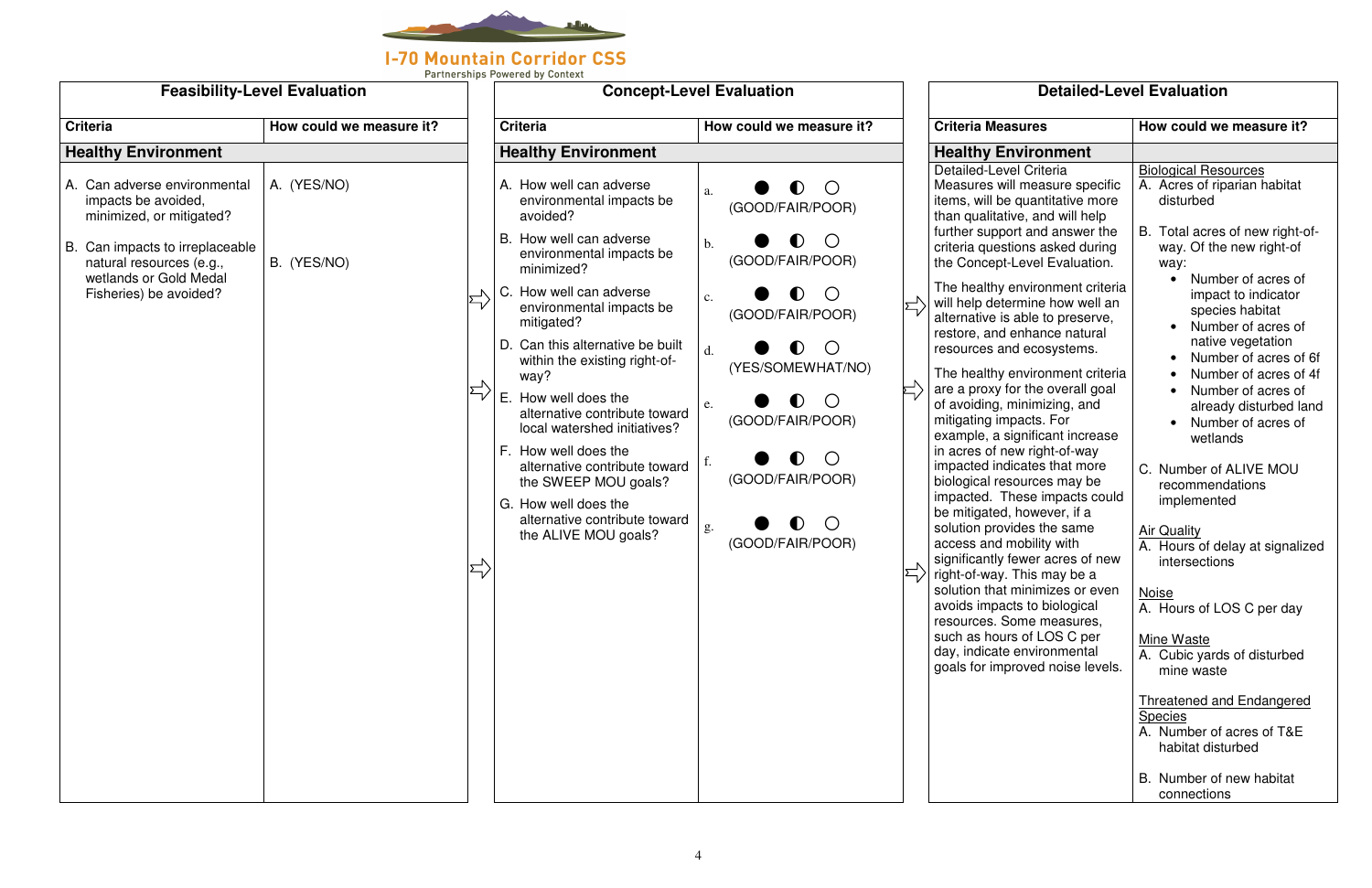

|                 | <b>Feasibility-Level Evaluation</b> |                                         |                 | <b>Concept-Level Evaluation</b> |                      |                          | <b>Detailed-Level Evaluation</b>                                                                                                                                                                                                                          |
|-----------------|-------------------------------------|-----------------------------------------|-----------------|---------------------------------|----------------------|--------------------------|-----------------------------------------------------------------------------------------------------------------------------------------------------------------------------------------------------------------------------------------------------------|
| <b>Criteria</b> | How could we measure it?            |                                         | <b>Criteria</b> | How could we measure it?        |                      | <b>Criteria Measures</b> | How could we measure it?                                                                                                                                                                                                                                  |
|                 |                                     |                                         |                 |                                 |                      |                          | <b>Water Resources</b><br>A. Number of SWEEP MOL<br>goals advanced                                                                                                                                                                                        |
|                 |                                     |                                         |                 |                                 |                      |                          | Wetlands<br>A. Number of acres of wetla<br>impacted (quality of<br>wetlands to be noted).                                                                                                                                                                 |
|                 |                                     | $\left \rightleftharpoons\right\rangle$ |                 |                                 | $\Rightarrow$        |                          | <b>Recreation Resources</b><br>A. Number of acres of<br>recreation resources<br>impacts. Including:<br>Number of acres of<br>Number of acres of<br>$\bullet$<br>Number of acres of<br>$\bullet$<br>publicly owned land<br>• Number of acres of<br>streams |
|                 |                                     | $\Rightarrow$                           |                 |                                 | $\sum_{\mathcal{V}}$ |                          |                                                                                                                                                                                                                                                           |
|                 |                                     |                                         |                 |                                 |                      |                          |                                                                                                                                                                                                                                                           |
|                 |                                     |                                         |                 |                                 |                      |                          |                                                                                                                                                                                                                                                           |

| How could we measure it?                                                                                                                                                                                                                          |
|---------------------------------------------------------------------------------------------------------------------------------------------------------------------------------------------------------------------------------------------------|
| <b>Water Resources</b><br>A. Number of SWEEP MOU<br>goals advanced                                                                                                                                                                                |
| <b>Wetlands</b><br>A. Number of acres of wetlands<br>impacted (quality of<br>wetlands to be noted).                                                                                                                                               |
| <b>Recreation Resources</b><br>A. Number of acres of<br>recreation resources<br>impacts. Including:<br>Number of acres of 4f<br>Number of acres of 6f<br>Number of acres of<br>$\bullet$<br>publicly owned lands<br>Number of acres of<br>streams |
|                                                                                                                                                                                                                                                   |
|                                                                                                                                                                                                                                                   |
|                                                                                                                                                                                                                                                   |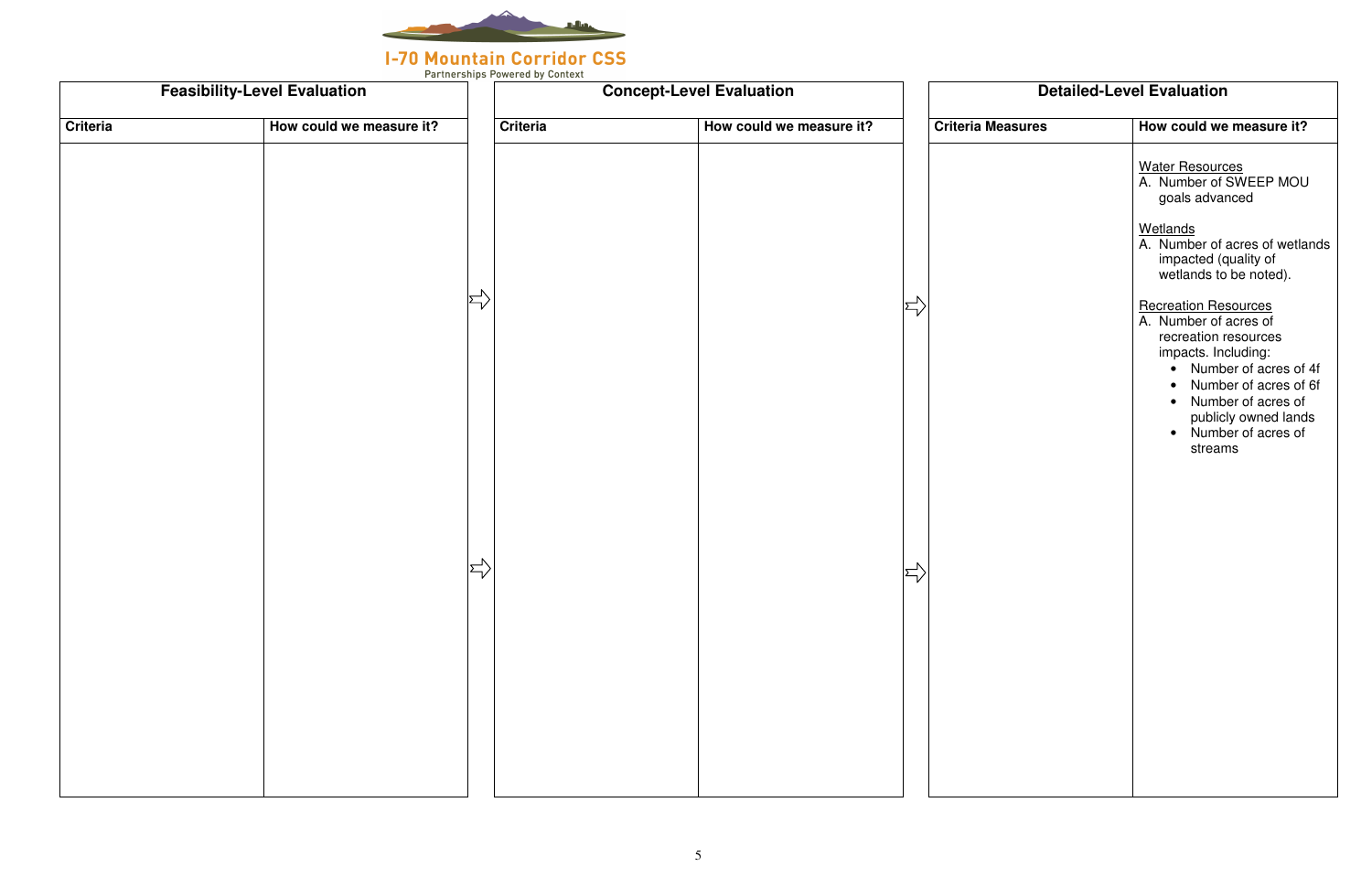

### **I-70 Mountain Corridor CSS**

Partnerships Powered by Context

|                                                                                 | <b>Feasibility-Level Evaluation</b> |                                                                                                                        | <b>Concept-Level Evaluation</b>                          |   | <b>Detailed-Level Evaluation</b>                                                                                                                                                                                                                        |                                                                                                                            |  |
|---------------------------------------------------------------------------------|-------------------------------------|------------------------------------------------------------------------------------------------------------------------|----------------------------------------------------------|---|---------------------------------------------------------------------------------------------------------------------------------------------------------------------------------------------------------------------------------------------------------|----------------------------------------------------------------------------------------------------------------------------|--|
| <b>Criteria</b>                                                                 | How could we measure it?            | <b>Criteria</b>                                                                                                        | How could we measure it?                                 |   | <b>Criteria Measures</b>                                                                                                                                                                                                                                | How could we measure it?                                                                                                   |  |
| <b>Historic Context</b>                                                         |                                     | <b>Historic Context</b>                                                                                                |                                                          |   | <b>Historic Context</b>                                                                                                                                                                                                                                 |                                                                                                                            |  |
| A. Can impacts to historic<br>resources be avoided,<br>minimized, or mitigated? | A. (YES/NO)                         | A. How well does the<br>alternative support the<br>communities' investments in<br>and goals for historic<br>resources? | $\bigcirc$<br>$\bullet$<br>A.<br>(GOOD/FAIR/POOR)        |   | Detailed-Level Criteria<br>Measures will measure specific<br>items, will be quantitative more<br>than qualitative, and will help<br>further support and answer the<br>criteria questions asked during<br>the Concept-Level Evaluation.                  | A. Number of potentially<br>eligible historic properties<br>impacted                                                       |  |
|                                                                                 |                                     | B. How compatible is the<br>alternative with adopted<br>heritage tourism plans?                                        | $\bullet$<br>$\bigcirc$<br><b>B.</b><br>(GOOD/FAIR/POOR) | 巨 | The historic context criteria will<br>help determine how well an<br>alternative contributes to and is<br>compatible with the human-<br>made past that creates the<br>corridor's sense of place and is<br>the foundation of the corridor's<br>character. |                                                                                                                            |  |
| <b>Communities</b>                                                              |                                     | <b>Communities</b>                                                                                                     |                                                          |   | <b>Communities</b>                                                                                                                                                                                                                                      |                                                                                                                            |  |
| A. Is the alternative compatible<br>with local land use plans?                  | A. (YES/NO)                         | A. What is the level of<br>community support?                                                                          | $\bullet$ O<br>А.<br>(GOOD/FAIR/POOR)                    |   | Detailed-Level Criteria<br>Measures will measure specific<br>items, will be quantitative more<br>than qualitative, and will help<br>further support and answer the                                                                                      | A. How well does this<br>alternative support current<br>and ongoing economic<br>investments in the                         |  |
|                                                                                 | ₩                                   | B. How compatible is the<br>alternative with adopted<br>local land use plans?                                          | <b>B.</b><br>(GOOD/FAIR/POOR)                            | Ę | criteria questions asked during<br>the Concept-Level Evaluation.<br>The criteria related to<br>communities will help determine<br>how well an alternative respects<br>the individuality of communities<br>and promotes their viability.                 | community?<br>(GOOD/FAIR/POOR)<br>How well is this alternative<br>В.<br>supported by the<br>community?<br>(GOOD/FAIR/POOR) |  |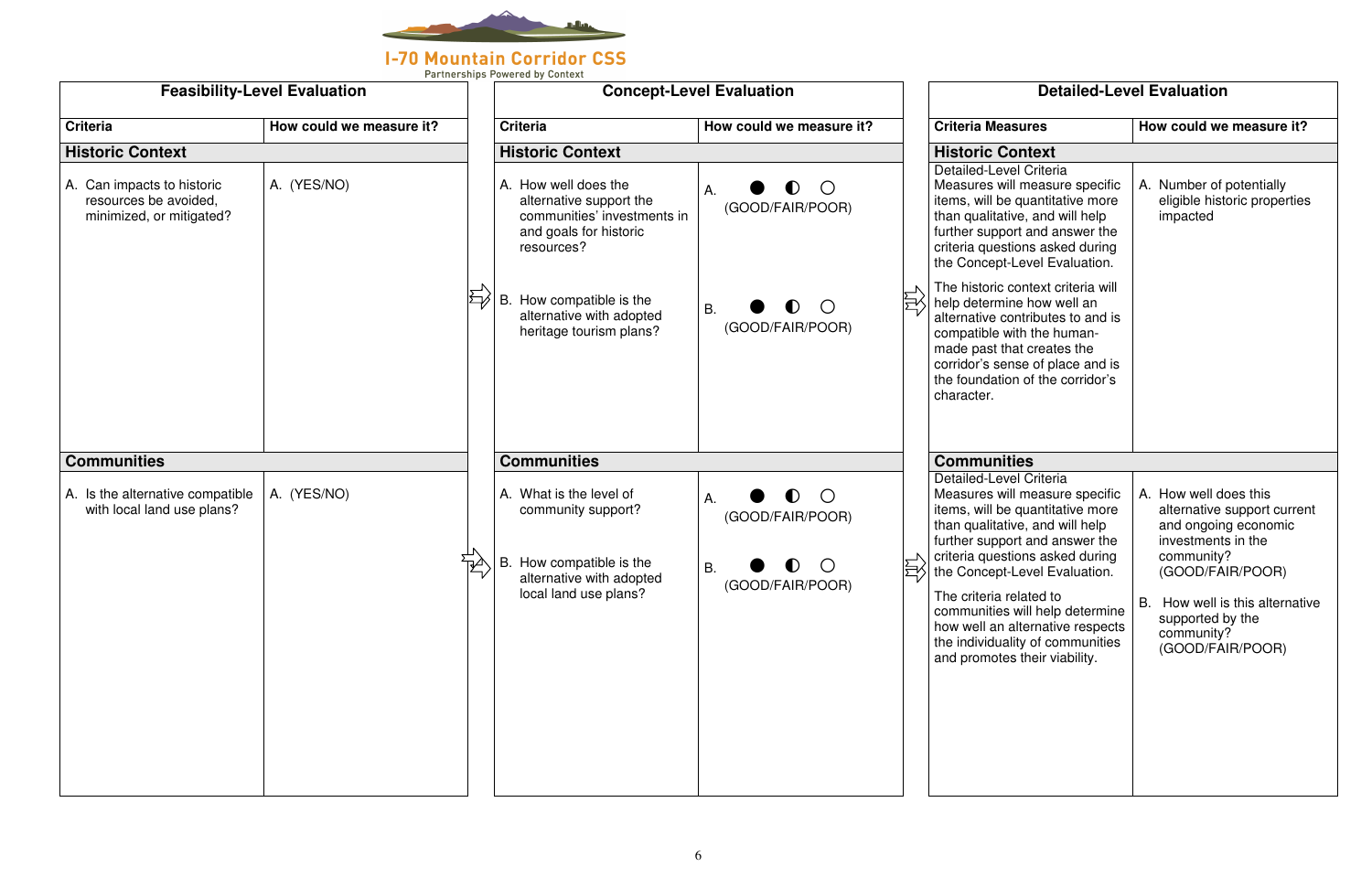

| <b>Feasibility-Level Evaluation</b>                                                                                                                                                                                                                                            |                                                          | r artherships rowered by Context<br><b>Concept-Level Evaluation</b>                                                                                                                                                                                                                                 |                                                                                                                                                                                                                  |    | <b>Detailed-Level Evaluation</b>                                                                                                                                                                                                                                                                                                                                                                                                                                                                 |                                                                                                                                                                                                                                                                                                |  |  |
|--------------------------------------------------------------------------------------------------------------------------------------------------------------------------------------------------------------------------------------------------------------------------------|----------------------------------------------------------|-----------------------------------------------------------------------------------------------------------------------------------------------------------------------------------------------------------------------------------------------------------------------------------------------------|------------------------------------------------------------------------------------------------------------------------------------------------------------------------------------------------------------------|----|--------------------------------------------------------------------------------------------------------------------------------------------------------------------------------------------------------------------------------------------------------------------------------------------------------------------------------------------------------------------------------------------------------------------------------------------------------------------------------------------------|------------------------------------------------------------------------------------------------------------------------------------------------------------------------------------------------------------------------------------------------------------------------------------------------|--|--|
| <b>Criteria</b>                                                                                                                                                                                                                                                                | How could we measure it?                                 | <b>Criteria</b>                                                                                                                                                                                                                                                                                     | How could we measure it?                                                                                                                                                                                         |    | <b>Criteria Measures</b>                                                                                                                                                                                                                                                                                                                                                                                                                                                                         | How could we measure it?                                                                                                                                                                                                                                                                       |  |  |
| <b>Mobility and Accessibility</b>                                                                                                                                                                                                                                              |                                                          | <b>Mobility and Accessibility</b>                                                                                                                                                                                                                                                                   |                                                                                                                                                                                                                  |    | <b>Mobility and Accessibility</b>                                                                                                                                                                                                                                                                                                                                                                                                                                                                |                                                                                                                                                                                                                                                                                                |  |  |
| A. Does the alternative improve  <br>mobility?<br>B. Is this alternative compatible<br>with the existing and<br>planned transportation<br>system?<br>C. Does this alternative provide<br>access for local trips?<br>D. Does this alternative provide<br>for regional mobility? | A. (YES/NO)<br>B. (YES/NO)<br>C. (YES/NO)<br>D. (YES/NO) | A. How well does the<br>alternative improve mobility?<br>B. How well does the<br>alternative eliminate barriers<br>to non-motorized mobility?<br>C. How well does the<br>alternative address cut-<br>through traffic?<br>D. How well does the<br>alternative promote efficient<br>freight movement? | $\bigcirc$<br>$\bullet$<br>А.<br>(GOOD/FAIR/POOR)<br>$\bigcirc$<br>$\bullet$<br>В.<br>(GOOD/FAIR/POOR)<br>$\bullet$<br>$\bigcirc$<br>C.<br>(GOOD/FAIR/POOR)<br>$\bullet$<br>$\bigcirc$<br>D.<br>(GOOD/FAIR/POOR) |    | Detailed-Level Criteria<br>Measures will measure very<br>specific items, will be<br>quantitative more than<br>qualitative, and will help further<br>support and answer the criteria<br>questions asked during the<br>Concept-Level Evaluation.<br>The mobility and accessibility<br>criteria will help determine how<br>well an alternative addresses<br>local, regional, and national<br>travel while providing reliable,<br>efficient interconnectivity<br>between systems and<br>communities. | A. Projected LOS and average<br>peak-hour speed<br>B. Projected ADT at key<br>locations<br>C. Projected number of person<br>trips on alternate modes<br>D. Projected number of new<br>transit route miles<br>Е.<br>Projected number of person<br>trips across the Continental<br><b>Divide</b> |  |  |
| <b>Aesthetics</b>                                                                                                                                                                                                                                                              |                                                          | <b>Aesthetics</b>                                                                                                                                                                                                                                                                                   |                                                                                                                                                                                                                  |    | <b>Aesthetics</b>                                                                                                                                                                                                                                                                                                                                                                                                                                                                                |                                                                                                                                                                                                                                                                                                |  |  |
| No specific aesthetics criteria<br>are used to evaluate<br>alternatives at the feasibility<br>level.                                                                                                                                                                           |                                                          | A. How consistent is the<br>alternative with the Aesthetic<br>Guidance?                                                                                                                                                                                                                             | $\blacksquare$<br>А.<br>(GOOD/FAIR/POOR)                                                                                                                                                                         | 권시 | Detailed-Level Criteria<br>Measures will measure specific<br>items, will be quantitative more<br>than qualitative, and will help<br>further support and answer the<br>criteria questions asked during<br>the Concept-Level Evaluation.                                                                                                                                                                                                                                                           | A. How well does this<br>alternative support the goals<br>of the Aesthetic Guidance?<br>(GOOD/FAIR/POOR)                                                                                                                                                                                       |  |  |
|                                                                                                                                                                                                                                                                                |                                                          |                                                                                                                                                                                                                                                                                                     |                                                                                                                                                                                                                  |    | The aesthetics criteria will help<br>determine whether an<br>alternative was inspired by the<br>surroundings, protects scenic<br>integrity, and incorporates the<br>context of the I-70 Mountain<br>Corridor.                                                                                                                                                                                                                                                                                    |                                                                                                                                                                                                                                                                                                |  |  |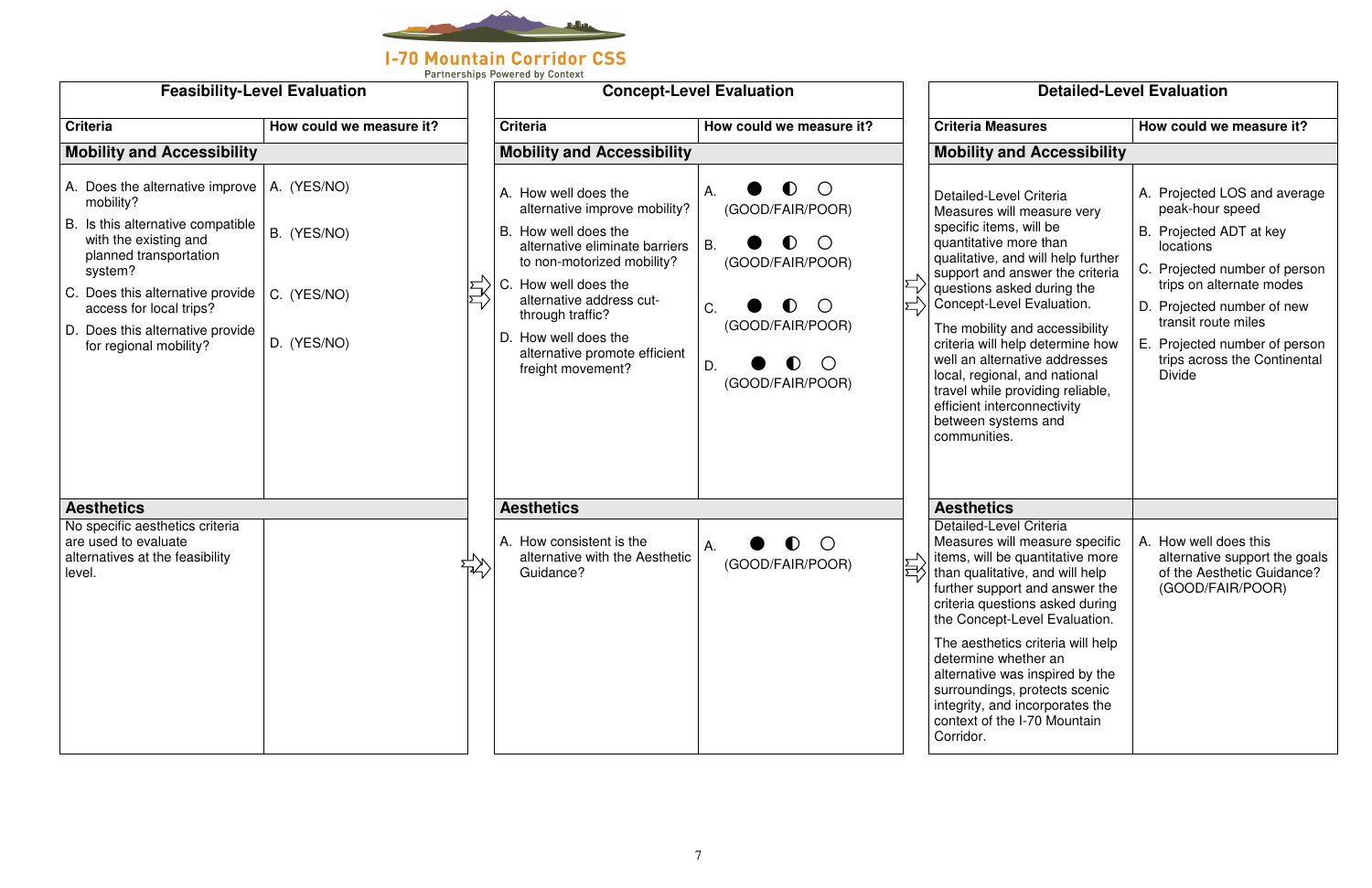

#### **Feasibility-Level Evaluation**

#### **Overview**

Feasibility evaluation focuses on eliminating alternative(s) that do not meet purpose and need or are infeasible (i.e., have fatal flaws). The alternatives are evaluated for unacceptable environmental impacts and incompatibility with local, state, and corridor plans.

#### **Feasibility-Level Evaluation Criteria**

The following questions will be asked about each alternative and will be answered YES or NO. The YES or NO answer will be the measure to determine if an alternative advances to Concept-Level Evaluation.

Alternatives receiving all YES answers will be advanced to Concept-Level Evaluation. Any alternatives with a NO answer will be reviewed. These alternatives may be best forwarded to other planning studies. Some alternatives may be great solution elements when combined with other alternatives. And some alternatives may best be forwarded to city, county and state groups to address.

If an alternative receives a NO answer and it can add no value to a final recommendation, then the alternative will be considered to have a fatal flaw and that alternative will be eliminated.

#### **Sustainability**

#### **Is the alternative compatible with local sustainability plans?**

Intent -- The purpose of this criterion is to provide a basis for advancing an alternative that is compatible with local sustainability plans. Comments for each alternative will be prepared as to how the current and ongoing sustainability planning in the community are impacted -- positively or negatively. This question will also help in a discussion of what it would take to make an alternative compatible with local sustainability goals and objectives, thus helping to give definition to compatible ideas.

Measure -- YES or NO

#### **Is the alternative compatible with the State of Colorado Climate Action Plan?**

Intent -- The purpose of this criterion is to provide a basis for advancing an alternative that is compatible with statewide sustainability plans. Comments for each alternative will be prepared as to how the current and ongoing sustainability planning in the state are impacted -- positively or negatively. This question will also help in a discussion of what it would take to make an alternative compatible with state sustainability goals and objectives, thus helping to give definition to compatible ideas.

Measure -- YES or NO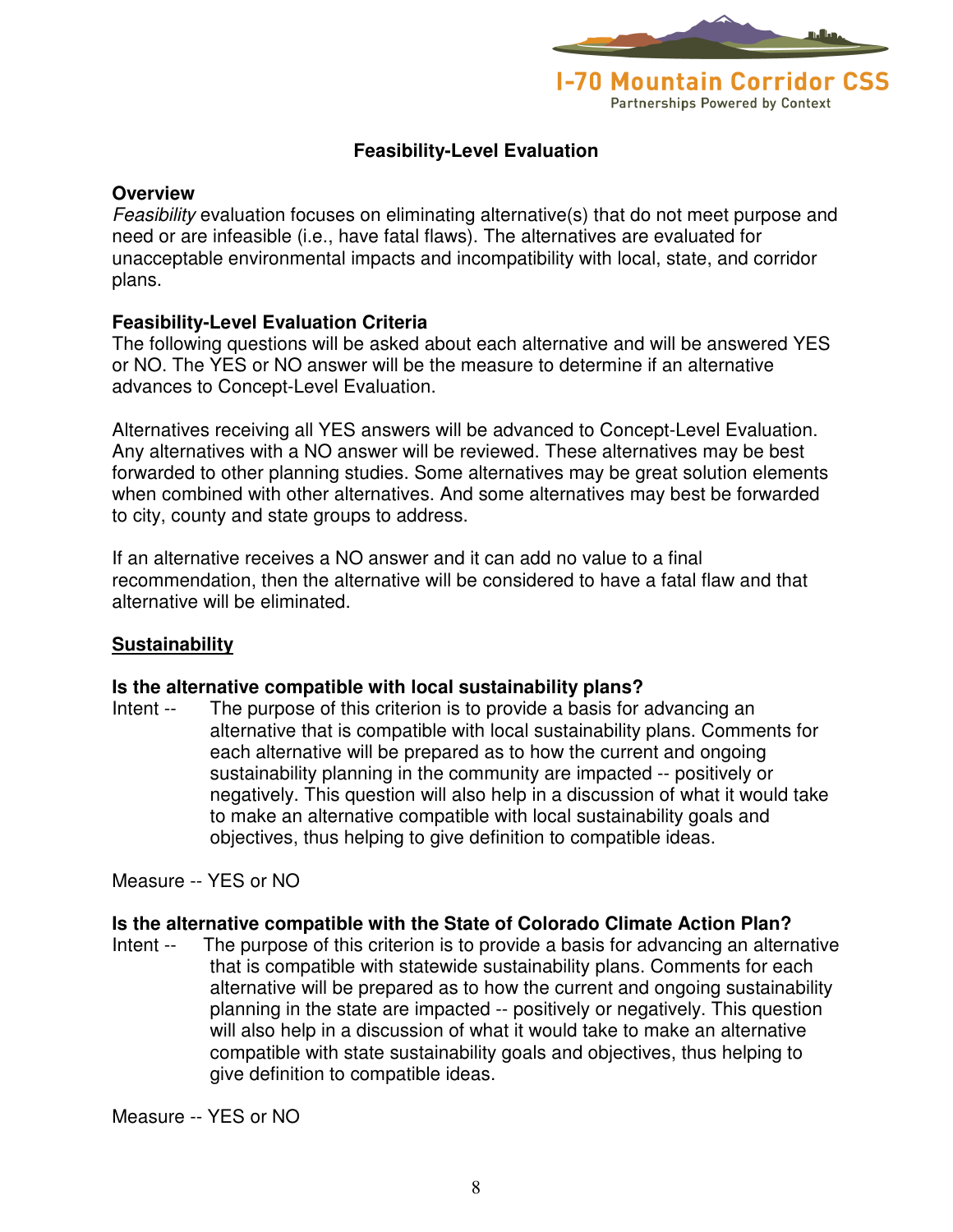

#### **Does this alternative preserve future transportation options?**

- Intent -- The purpose of this criterion is to provide a basis for advancing an alternative that is compatible with future transportations systems. The Core Values and Context Statement for the I-70 Mountain Corridor state that alternatives must foster and nurture new ideas to address the challenges in the corridor. This question will help in a discussion of what it would take to make an alternative compatible with future travel needs and travel options.
- Measure -- YES or NO

#### **Safety**

#### **Can this idea improve safety?**

Intent -- The purpose of this criterion is to provide a basis for advancing an alternative that can improve safety. This question reflects the Core Value of enhancing safety. At this level, the lack of alternatives definitions hampers the ability to answer this question with an absolute. However, this question will eliminate any alternative that clearly cannot improve safety in any way. Or, this question may identify such an alternative as a strategy comprising a part of an alternative rather than a standalone solution.

Measure -- YES or NO

### **Healthy Environment**

#### **Can adverse environmental impacts be avoided, minimized, or mitigated?**

Intent -- The purpose of this criterion is to provide a basis for advancing an alternative that has resolvable environmental impacts. This question will eliminate alternatives that have "fatal flaws" or irresolvable environmental impacts.

Measure -- YES or NO

#### **Can impacts to irreplaceable natural resources (e.g., FENS wetlands or Gold Medal Fisheries) be avoided?**

Intent -- The purpose of this criterion is to provide a basis for advancing an alternative that does not impact irreplaceable natural resources. Irreplaceable natural resources will be established based on the "no impact areas" identified in the I-70 PEIS. This question will eliminate alternatives that have "fatal flaws" or irresolvable environmental impacts.

Measure -- YES or NO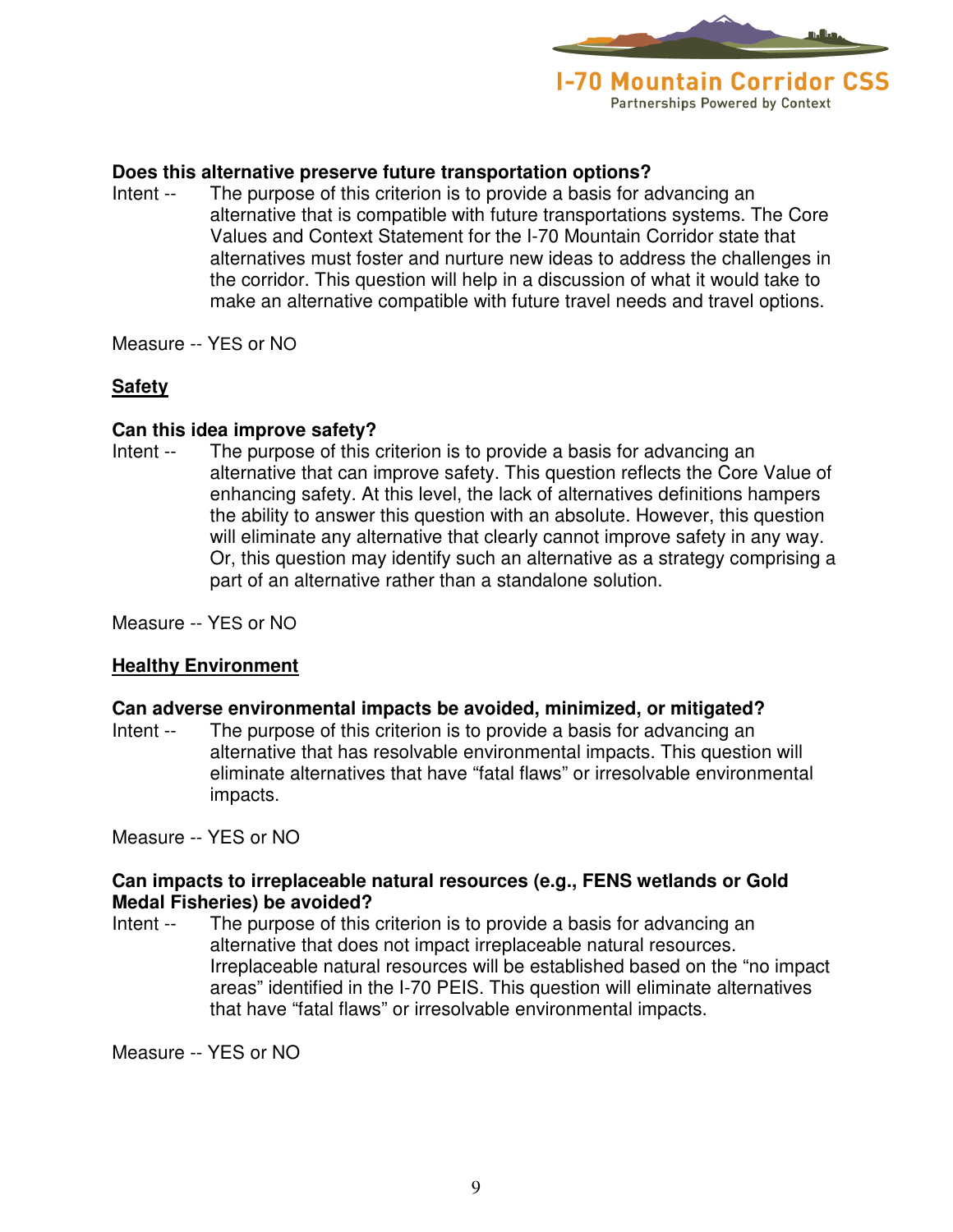

#### **Historic Context**

#### **Can impacts to historic resources be avoided, minimized, or mitigated?**

- Intent -- The purpose of this criterion is to provide a basis for advancing an alternative with resolvable impacts to historic resources. This question will eliminate alternatives that have "fatal flaws" or irresolvable impacts to historic resources.
- Measure -- YES or NO

#### **Communities**

#### **Is the alternative compatible with local land use plans?**

Intent -- The purpose of this criterion is to provide a basis for advancing an alternative that is compatible with local land use plans. Comments for each alternative will be prepared as to how current and ongoing local land use planning are impacted -- positively or negatively. This question will also help in a discussion of what it would take to make an alternative compatible with local goals and objectives, thus helping to give definition to compatible ideas.

Measure -- YES or NO

#### **Mobility and Accessibility**

#### **Does the alternative improve mobility?**

Intent -- The purpose of this criterion is to provide a basis for advancing an alternative that improves mobility in the I-70 Mountain Corridor. The Core Values state the desire to balance the needs of various trips within the area and to provide access to destinations within the area. This criterion addresses the mobility of people and goods. The question simply measures whether an alternative would improve the mobility of the interstate, regional, and local trips and help travelers reach their destinations sooner.

Measure -- YES or NO

#### **Is this alternative compatible with the existing and planned transportation system?**

Intent -- The purpose of this criterion is to provide a basis for advancing an alternative that is compatible with existing and planned transportation systems. This question addresses a concern that an alternative could be in conflict with the existing and planned systems. Existing and planned transportation systems have been developed based on existing land use and planned land use determined to maximize the communities' resources and goals. The planned land use patterns in the Transportation Elements of Master Plans has considered the connections and effects land use and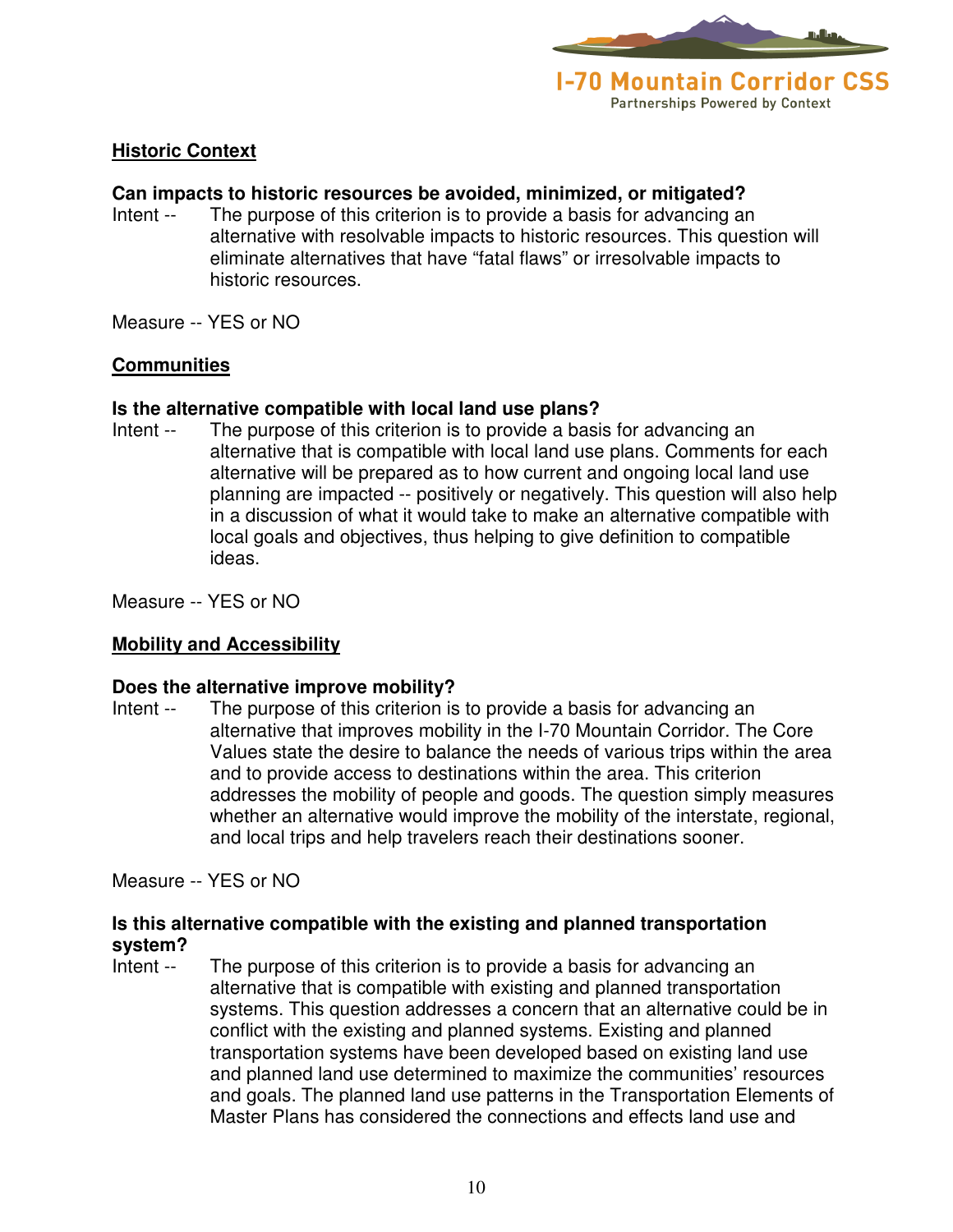

transportation facilities have on one another. Therefore, this question is asked so that alternatives that would not be compatible with existing plans are eliminated. Alternatives that are not in current plans, but that would be compatible with plans will be advanced.

Measure -- YES or NO

#### **Does this alternative provide access for local trips?**

Intent -- The purpose of this criterion is to provide a basis for advancing an alternative that improves local mobility in the I-70 Mountain Corridor. The Core Values state the desire to balance the needs of various trips within the area and to provide access to destinations within the area. This question simply measures whether an alternative would improve mobility for local trips.

Measure -- YES or NO

#### **Does this alternative provide for regional mobility?**

Intent -- The purpose of this criterion is to provide a basis for advancing an alternative that improves regional mobility in the I-70 Mountain Corridor. The Core Values state the desire to balance the needs of various trips within the area and to provide access to destinations within the area. This question simply measures whether an alternative would improve the mobility of regional trips.

Measure -- YES or NO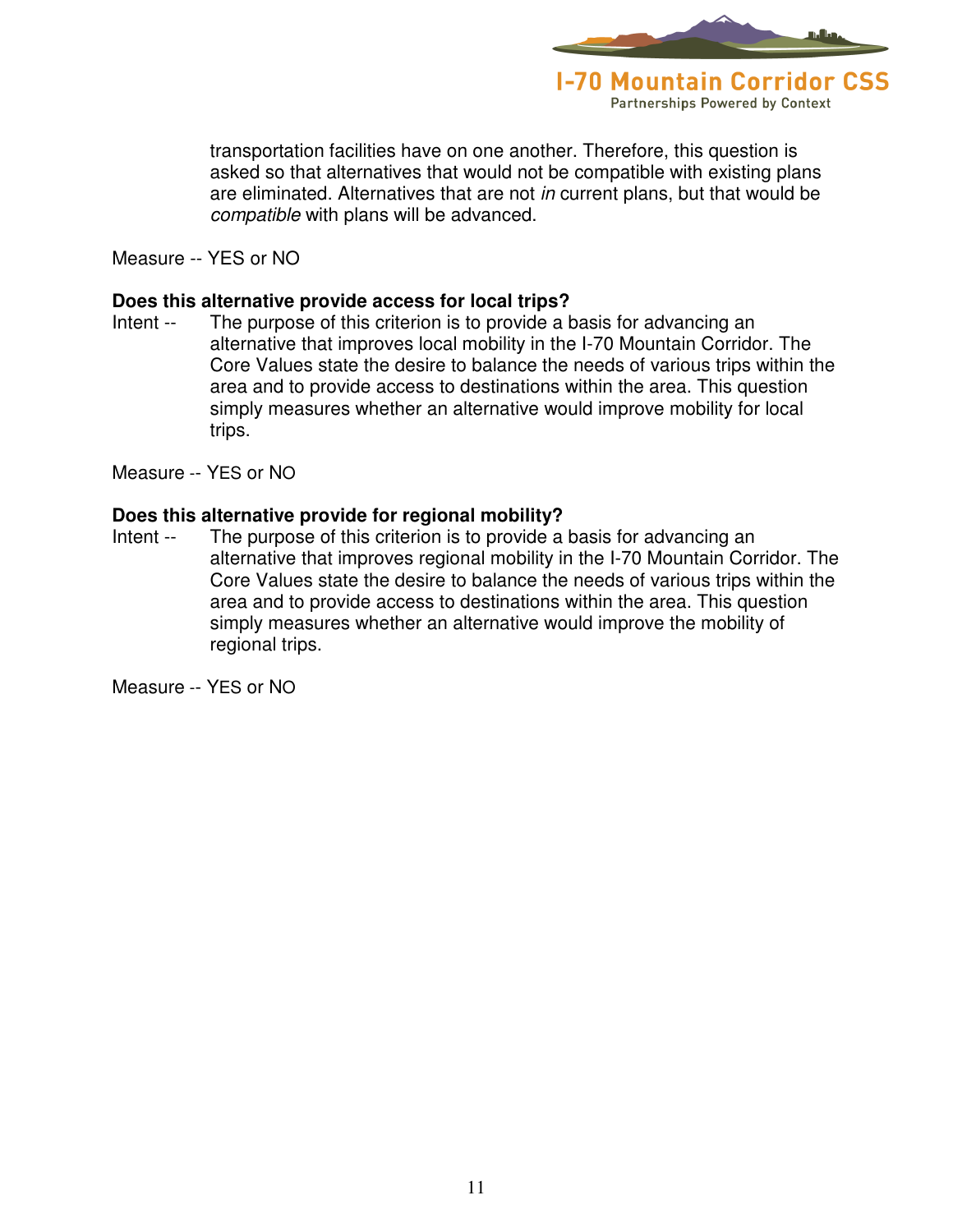

### **Concept-Level Evaluation**

#### **Overview**

Conceptual evaluation is used to compare alternatives and measure how well an alternative achieves the Core Values of the project.

#### **Concept-Level Evaluation Criteria**

For each alternative that is forwarded on from the Feasibility-Level Evaluation, the following questions will be asked. The questions will be answered using a three-tiered rating system. Each criterion has a definition and actual measurement (i.e., good/fair/poor, high/medium/low, or yes/somewhat/no).

These questions will be answered using the following rankings:

| GOOD/HIGH/YES        |  |
|----------------------|--|
| FAIR/MEDIUM/SOMEWHAT |  |
| POOR/LOW/NO          |  |

The purpose of Concept-Level Evaluation is to look at each alternative and compare it with other alternatives in the same category, rate the alternative's ability to meet the project's Core Values and project goals, and address the stated concerns. The evaluation will give all project participants the opportunity to discuss the alternatives, how they meet the project's Core Values, and how they might be improved to better meet project goals.

#### **Sustainability**

#### **How compatible is the alternative with local sustainability plans?**

- Intent -- The purpose of this criterion is to provide a basis for evaluating to what level an alternative is compatible with local sustainability plans. Comments for each alternative will be prepared as to how current and ongoing sustainability planning are impacted -- positively or negatively. This question will also help in a discussion of what it would take to make an alternative compatible with local sustainability goals and objectives, thus helping to give definition to compatible ideas.
- Measure -- The measurement will be GOOD/FAIR/POOR. If an alternative is compatible with local sustainability plans, then it will be rated with a GOOD. If an alternative is only partially compatible with local sustainability plans and/or concerns have been recorded through the project process about this alternative, it will be rated with a FAIR. And, if there is no support that an alternative is compatible with local sustainability plans, it will be rated with a POOR.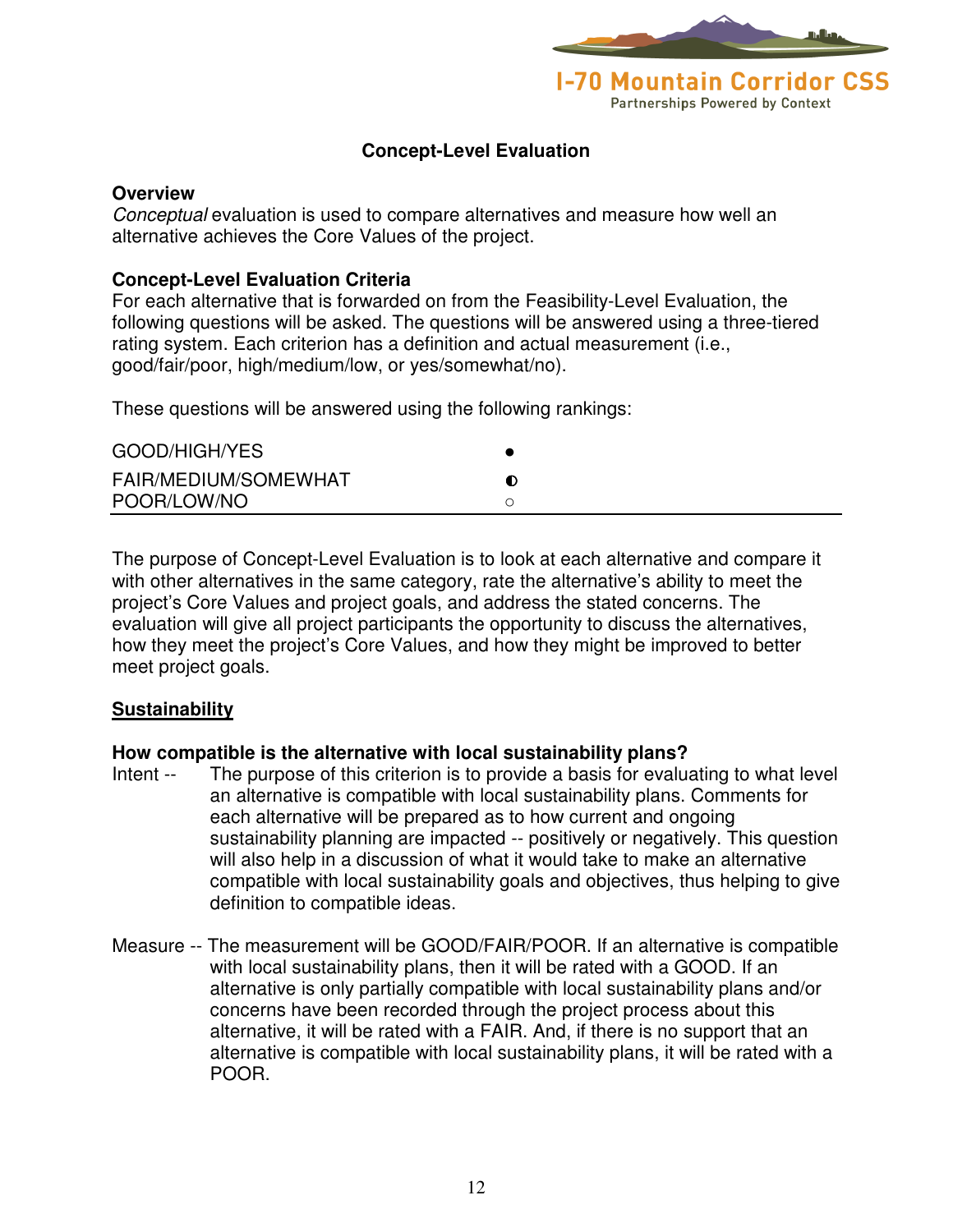

### **How compatible is the alternative with the State of Colorado Climate Action Plan?**

- Intent -- The purpose of this criterion is to provide a basis for evaluating to what level an alternative is compatible with the statewide sustainability plan. Comments for each alternative will be prepared as to how current and ongoing sustainability planning in the state are impacted -- positively or negatively. This question will also help in a discussion of what it would take to make an alternative compatible with state sustainability goals and objectives, thus helping to give definition to compatible ideas.
- Measure -- The measure will be GOOD/FAIR/POOR. An alternative that is GOOD meets all of the actions related to transportation systems that are detailed in the State of Colorado Climate Action Plan. A FAIR rating would indicate an alternative that might require some variances from the current action plan, though these variances may be minor or commonly requested and, therefore, consistent with the overall goals of the plans. An alternative that receives a POOR rating is one that has many and serious issues in meeting the action plan.

#### **How well does this alternative reduce maintenance costs?**

- Intent -- The purpose of this criterion is to provide a basis for evaluating whether an alternative can reduce maintenance costs. The objective of this criterion is to provide a way to evaluate an alternative's level of sustainability. One key component of a sustainable alternative is reduced maintenance costs.
- Measure -- To measure each alternative for its ability to reduce maintenance costs, issues such as increased lane miles and improved conditions will be considered. The measure will be GOOD/FAIR/POOR. A concept that would lower maintenance costs would be rated GOOD for this criterion.

#### **What is the capital cost of this alternative?**

- Intent -- The purpose of this criterion is to provide a basis for evaluating what it will cost to implement an alternative. The objective of this criterion is to provide a way to evaluate an alternative's level of sustainability. One key component of a sustainable alternative will be the financial ability of the stakeholders, the communities, and CDOT to implement it.
- Measure -- A table of construction costs will be prepared for each type of construction. Using this table and reviewing the alternative, an assessment will be made that indicates an overall LOW/MEDIUM/HIGH cost for the concept (in this measurement, HIGH COST would be rated poorly).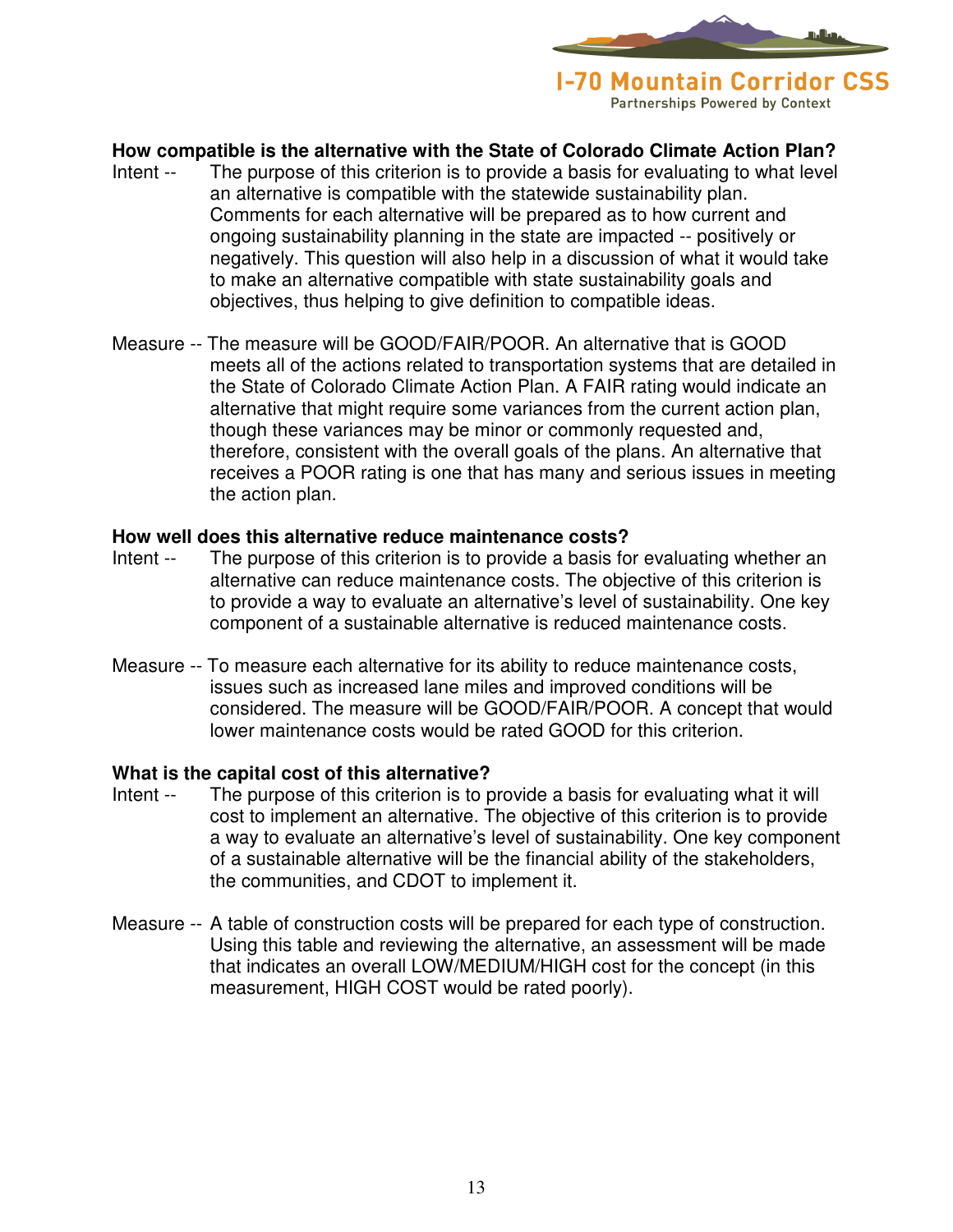

#### **Safety**

#### **How well does the alternative reduce the number of or improve hazardous locations?**

- Intent -- The purpose of this criterion is to provide a basis for evaluating to what level an alternative can improve safety. A map of the high crash locations will be prepared. Each alternative will be evaluated based on its ability to improve existing high crash locations. It is assumed that if an alternative makes any improvements within the area of an existing high crash location, the improvements would address the reasons for the crashes.
- Measure -- GOOD/FAIR/POOR will be the measurement used. GOOD meaning that most or all of the existing high-crash locations are within the influence of the alternative. A FAIR rating will be used when an alternative makes changes in only some of the high-crash locations, some being around half. The POOR rating will be used when an alternative makes changes in very few or none of the existing high-crash locations.

 High-crash locations are defined as those interchanges, intersections, and stretches of road with accident rates at 80% and higher of the states average crash rate for that type of facility.

 It is noted that improvements in the area of a location not meeting this criterion may address crash problems.

#### **How well does alternative follow current design standards?**

- Intent -- This criterion measures each alternative against the current design standards for construction of highways, roads, interchanges, intersections, and transit. The Technical Team will review each concept for consistency with current design standards.
- Measure -- The measure will be GOOD/FAIR/POOR. An alternative that is GOOD meets all of the current design standards. A FAIR rating would indicate an alternative that might require some variances from current design standards. However, these variances may be minor or commonly requested and, therefore, consistent with the overall goals of the standards. An alternative that receives a POOR rating is one that has many and serious issues in meeting the current design standards.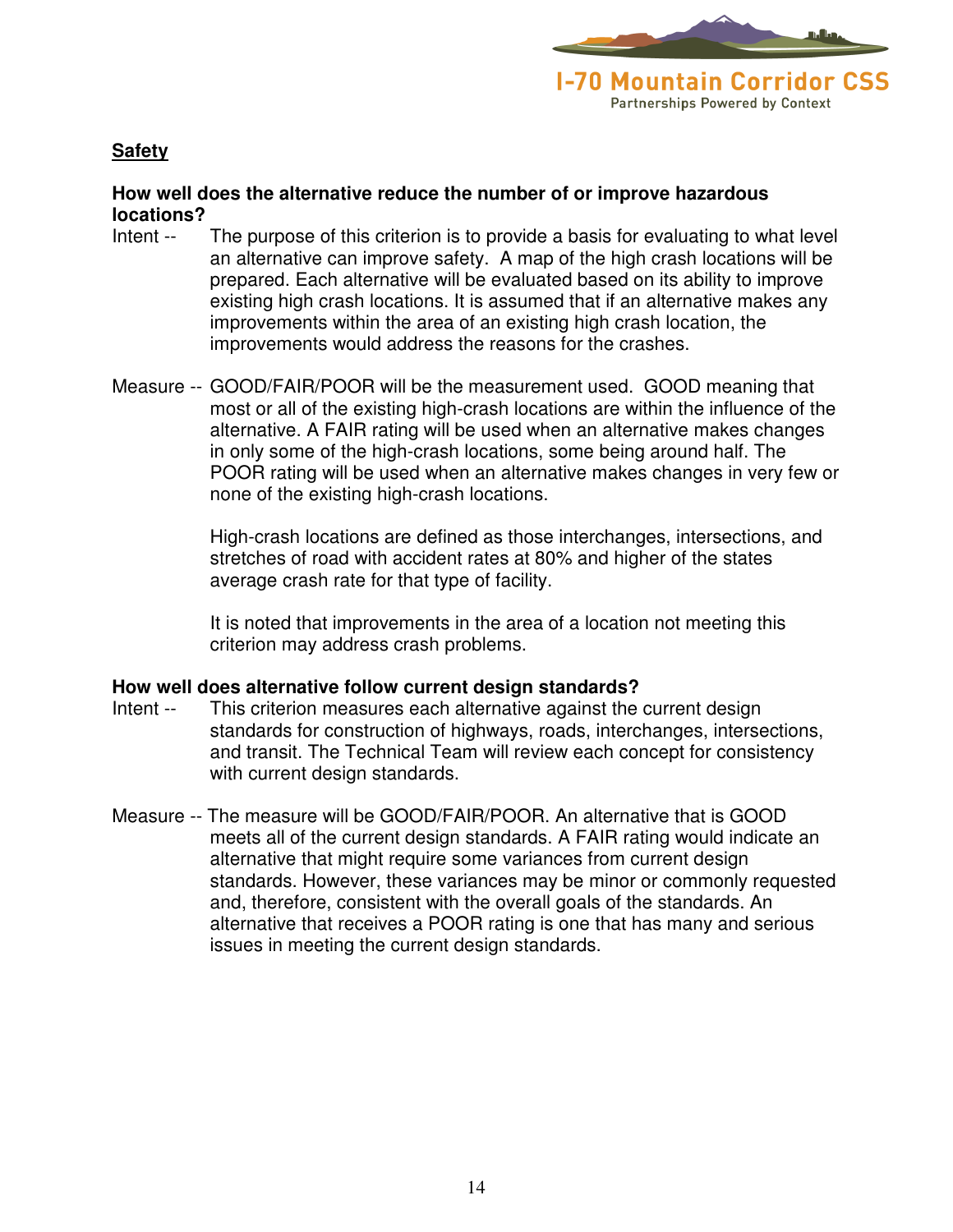

#### **Healthy Environment**

#### **How well can adverse environmental impacts be avoided?**

- Intent -- The purpose of this criterion is to provide a basis for evaluating to what level an alternative can avoid environmental impacts.
- Measure -- The measure will be GOOD/FAIR/POOR. An alternative that is GOOD avoids all environmental impacts. A FAIR rating would indicate an alternative that might require some environmental impacts, which may be minor and can be minimized or mitigated. An alternative that receives a POOR rating is one that presents many and serious environmental impacts.

#### **How well can adverse environmental impacts be minimized?**

- Intent -- The purpose of this criterion is to provide a basis for evaluating to what level an alternative can minimize environmental impacts.
- Measure -- The measure will be GOOD/FAIR/POOR. An alternative that is GOOD is one in which all environmental impacts can be minimized. A FAIR rating would indicate an alternative that might require some environmental impacts that would be difficult to minimize. An alternative that receives a POOR rating is one that has many and serious environmental impacts that are difficult to minimize.

#### **How well can adverse environmental impacts be mitigated?**

- Intent -- The purpose of this criterion is to provide a basis for evaluating to what level an alternative can mitigate environmental impacts.
- Measure -- The measure will be GOOD/FAIR/POOR. An alternative that is GOOD is one in which all environmental impacts can be mitigated. A FAIR rating would indicate an alternative that might require some environmental impacts that would difficult to mitigate. An alternative that receives a POOR rating is one that has many and serious environmental impacts that are difficult to mitigate. If an alternative receives a POOR rating, serious consideration should be given to not advancing the alternative to the Detailed Level evaluation.

#### **Can this alternative be built within the existing right-of-way?**

- Intent -- The purpose of this criterion is to provide a basis for evaluating to what level an alternative may have environmental impacts. This criterion is a proxy for the overall goal of avoiding, minimizing, and mitigating environmental impacts. For example, a significant increase in acres of new right-of-way impacted indicates that more environmental resources may be impacted.
- Measure -- This question will be answered YES/SOMEWHAT/NO for each alternative. Each concept will have a defined right-of-way 'footprint,' if that is appropriate. Using the 'footprint,' an assessment will be made of the right-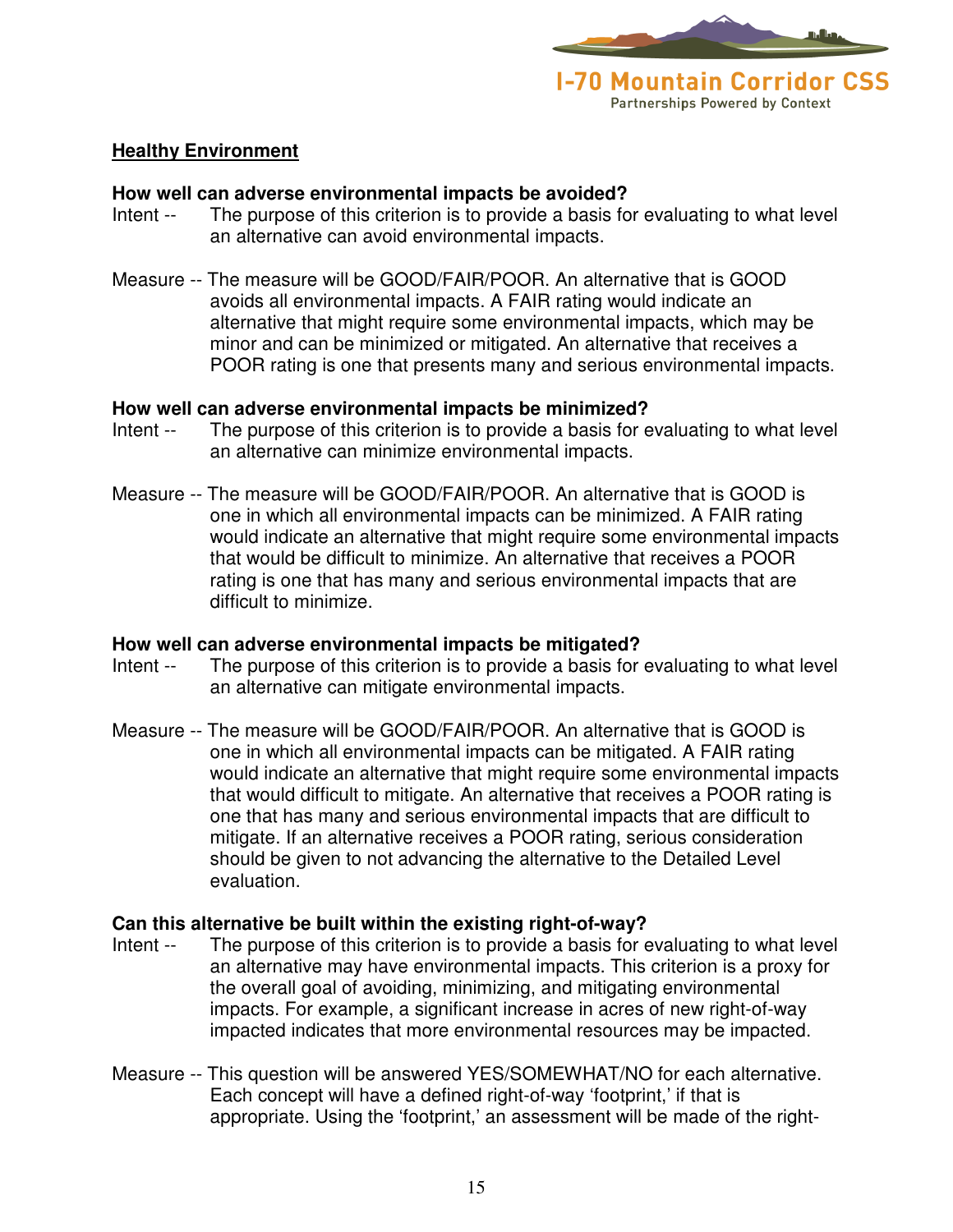

of-way needs for the alternatives. Again, this measurement will be a comparison among the alternatives.

A YES answer would indicate concepts that can be built within the existing right-of-way. A concept that may take small amounts of right-of-way for the entire length, or one in which a few areas where significant right-of-way may be needed, will be rated as SOMEWHAT. A concept that requires all new right-of-way or significant right-of-way along the entire length of the concept will be rated NO.

#### **How well does the alternative contribute toward local watershed initiatives?**

- Intent -- The purpose of this criterion is to provide a basis for evaluating to what level an alternative is compatible with local watershed initiatives. Comments for each alternative will be prepared as to how the current and ongoing watershed initiatives in the community are impacted, positively or negatively. This question will also help in a discussion of what would it take to make an alternative compatible with local watershed initiatives goals and objectives, thus helping to give definition to compatible ideas.
- Measure -- The answer to this question will be discussed in the SWEEP Committee meetings. The measurement will be GOOD/FAIR/POOR. If all SWEEP Committee meeting participants support that an alternative is compatible with local watershed initiatives, it will be rated GOOD. If only some of the participants support that an alternative is compatible with local watershed initiatives and/or concerns have been recorded through the project process about this alternative, it will be rated FAIR. And if there is no support that an alternative is compatible with local watershed initiatives, it will be rated POOR.

#### **How well does the alternative contribute toward the SWEEP MOU goals?**

- Intent -- The purpose of this criterion is to provide a basis for evaluating to what level an alternative is compatible with the SWEEP MOU goals. Comments for each alternative will be prepared as to how the current and ongoing SWEEP MOU goals are impacted -- positively or negatively. This question will also help in a discussion of what it would take to make an alternative compatible with the SWEEP MOU goals and objectives, thus helping to give definition to compatible ideas.
- Measure -- The answer to this question will be discussed in the SWEEP Committee meetings. The measurement will be GOOD/FAIR/POOR. If all SWEEP Committee meeting participants support that an alternative is compatible with the SWEEP MOU goals, then it will be rated GOOD. If only some of the participants support that an alternative is compatible with the SWEEP MOU goals and/or concerns have been recorded through the project process about this alternative, it will be rated FAIR. And if there is no support that an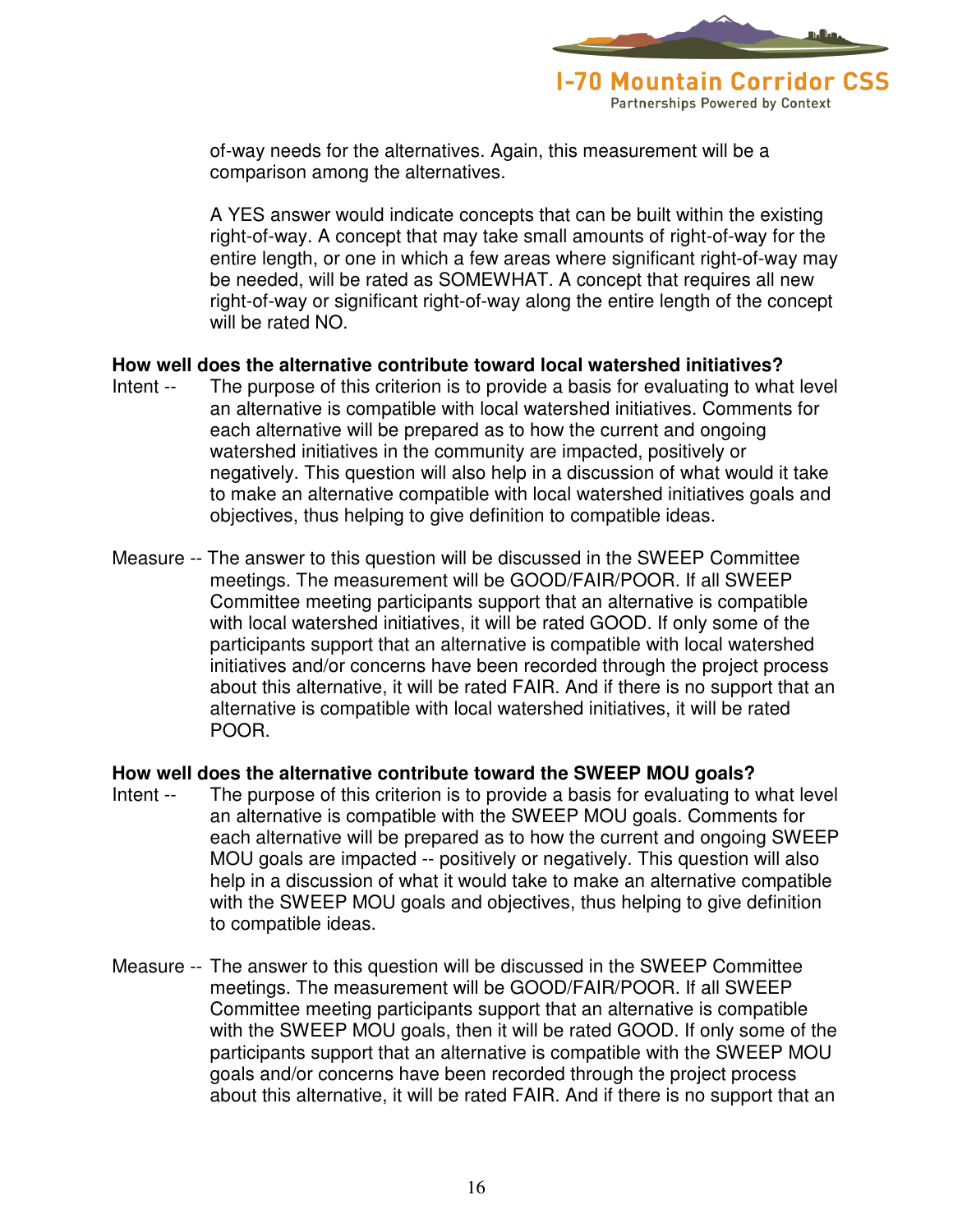

alternative is compatible with the SWEEP MOU goals, it will be rated with a POOR.

#### **How well does the alternative contribute toward the ALIVE MOU goals?**

- Intent -- The purpose of this criterion is to provide a basis for evaluating to what level an alternative is compatible with the ALIVE MOU goals. Comments for each alternative will be prepared as to how the current and ongoing ALIVE MOU goals are impacted -- positively or negatively. This question will also help in a discussion of what it would take to make an alternative compatible with the ALIVE MOU goals and objectives, thus helping to give definition to compatible ideas.
- Measure -- The answer to this question will be discussed in the ALIVE Committee meetings. The measurement will be GOOD/FAIR/POOR. If all ALIVE Committee meeting participants support that an alternative is compatible with the ALIVE MOU goals, then it will be rated GOOD. If only some of the participants support that an alternative is compatible with the ALIVE MOU goals and/or concerns have been recorded through the project process about this alternative, it will be rated FAIR. And if there is no support that an alternative is compatible with the ALIVE MOU goals, it will be rated POOR.

### **Historic Context**

#### **How well does the alternative support the communities' investments in and goals for historic resources?**

- Intent -- The purpose of this criterion is to provide a basis for evaluating to what level an alternative supports the communities' investment in and goals for historic resources. Comments for each alternative will be prepared as to how the current and ongoing investments in and goals for historic resources are impacted -- positively or negatively. This question will also help in a discussion of what it would take to make an alternative compatible with the communities' investment in and goals and objectives for historic resources, thus helping to give definition to compatible ideas.
- Measure -- The measure for this criterion will be GOOD/FAIR/POOR. An alternative that is rated as GOOD is supportive of all of the current community investments in and goals for historic resources along the corridor. A concept that receives a FAIR rating is one that is somewhat supportive or supports some of the current investments and goals. A POOR rating is given to an alternative that does not support any of the current historic investments and goals.

#### **How compatible is the alternative with adopted heritage tourism plans?**

Intent -- The purpose of this criterion is to provide a basis for evaluating how compatible an alternative is with adopted heritage tourism plans. Comments for each alternative will be prepared as to how the current and ongoing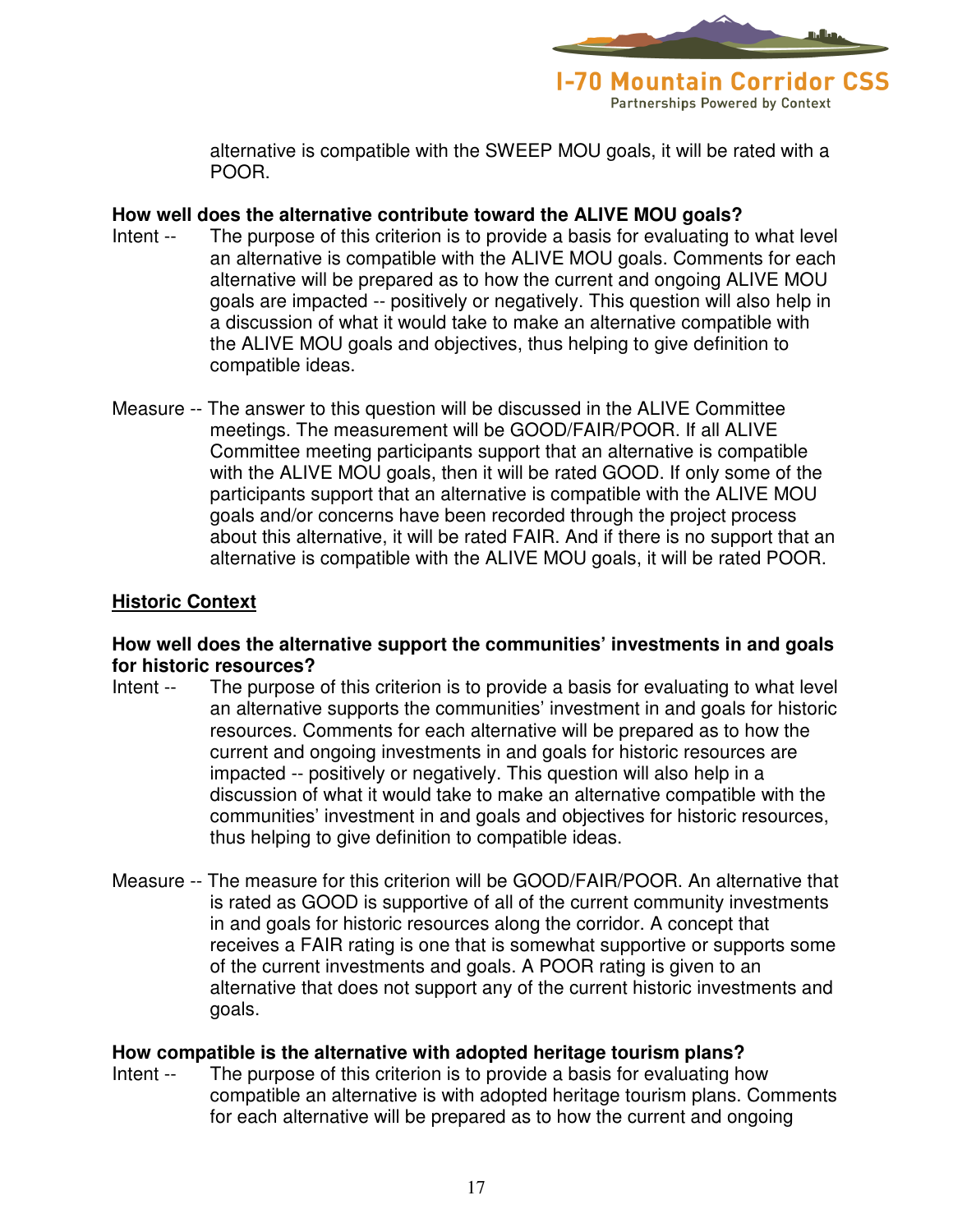

heritage tourism plan goals are impacted -- positively or negatively. This question will also help in a discussion of what it would take for an alternative to contribute to the heritage tourism goals and objectives, thus helping to give definition to compatible ideas.

Measure -- The measurement will be GOOD/FAIR/POOR. If an alternative supports Heritage Tourism Plan goals then it will be rated with a GOOD. If an alternative only somewhat supports Heritage Tourism Plan goals and/or concerns have been recorded through the project process about this alternative it will be rated with a FAIR. And if there is no support that an alternative can contribute to the Heritage Tourism Plan goals it will be rated with a POOR.

#### **Communities**

#### **What is the level of community support?**

- Intent -- The purpose of this criterion is to provide a basis for evaluating what level of community support exists for an alternative.
- Measure -- The measurement will be GOOD/FAIR/POOR. If an alternative has community support, it will be rated GOOD. If an alternative is only somewhat supported by a community and/or concerns have been recorded about an alternative through the project process, it will be rated FAIR. And if no support is found for an alternative, it will be rated POOR.

#### **How compatible is the alternative with adopted local land use plans?**

- Intent -- The purpose of this criterion is to provide a basis for evaluating an alternative's compatibility with adopted land use plans. This question addresses a concern that an alternative could be in conflict with existing local land use plans. Local land use plans have been developed based on existing land use and planned land use that has been determined to maximize the communities' resources and goals. This criterion measures how changes to the existing transportation system may support (be compatible with) or may not support what communities have planned.
- Measure -- The measurement will be GOOD/FAIR/POOR. If an alternative supports the local land use plans, then it will be rated GOOD. If an alternative is only somewhat compatible with local land use plans and/or concerns have been recorded about an alternative through the project process, it will be rated FAIR. And if there is no support that an alternative is compatible with local land use plans, it will be rated POOR.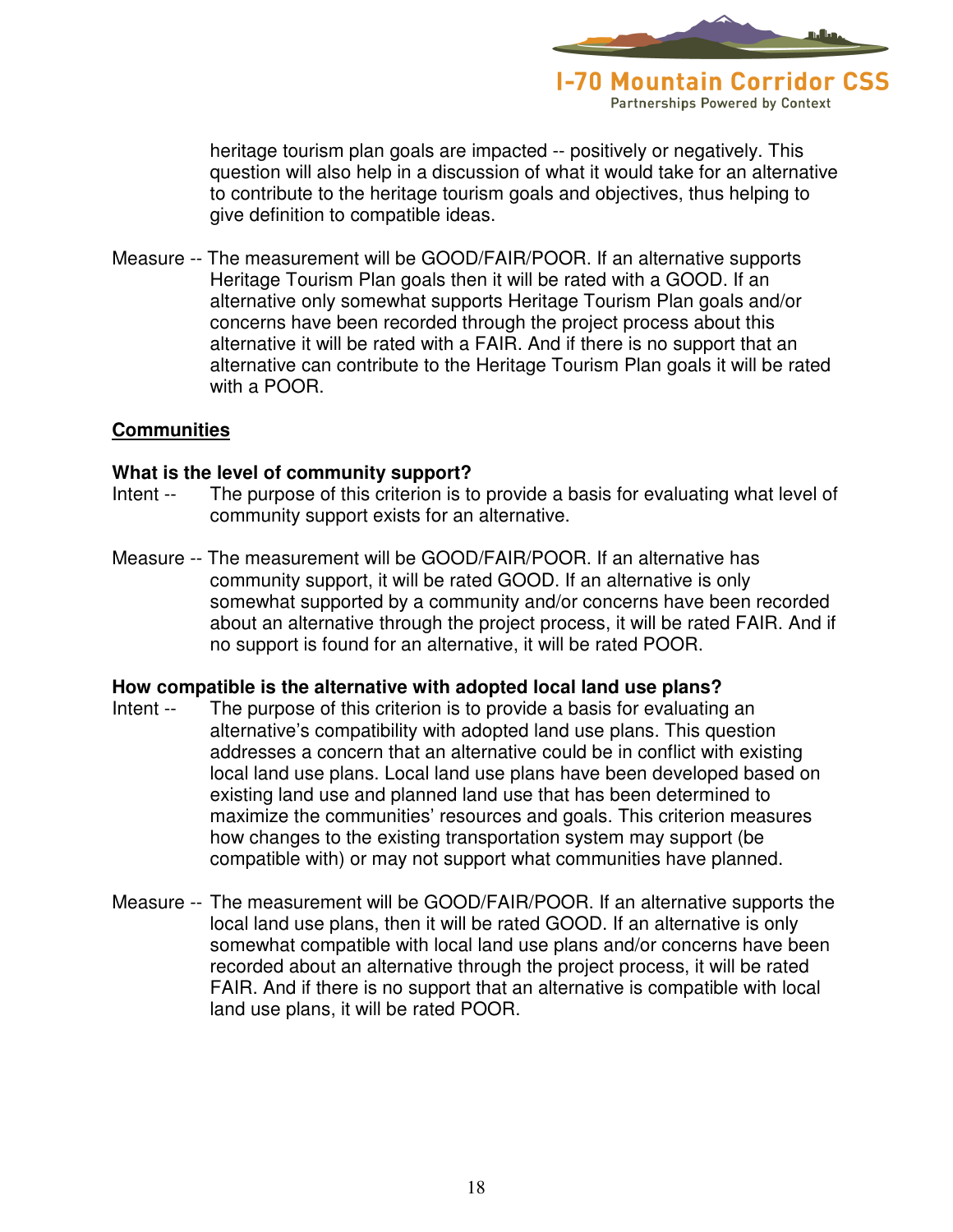

**Mobility and Accessibility**

#### **How well does the alternative improve mobility?**

- Intent -- The purpose of this criterion is to provide a basis for evaluating whether an alternative improves mobility. For each alternative, a qualitative measure will be made for travel time improvements. Each alternative will be compared with the other alternatives to determine the improvement of travel time.
- Measure -- The measure will be GOOD/FAIR/POOR for this criterion.

#### **How well does the alternative eliminate barriers to non-motorized mobility?**

- Intent -- The purpose of this criterion is to provide a basis for evaluating the barriers that an alternative could eliminate for non-motorized (e.g., pedestrians or bikers) mobility.
- Measure -- A map showing current barriers -- such as creeks, railroad tracks, and intersection crossings -- will be prepared. Other barriers will be added as agreed upon by technical staff and project participants.

The measure for this criterion will be GOOD/FAIR/POOR. A GOOD rating would represent an alternative that eliminates all of the barriers to nonmotorized mobility. A FAIR rating would indicate that elimination or access across some of the barriers was achieved, and a POOR rating would be given to an alternative that eliminated no barriers.

#### **How well does the alternative address cut-through traffic?**

- Intent -- The purpose of this criterion is to provide a basis for evaluating whether an alternative can address cut-through traffic.
- Measure -- A map showing the current locations where traffic is cutting through neighborhoods and communities will be prepared.

The measure for this criterion will be GOOD/FAIR/POOR. A GOOD rating would represent an alternative that eliminates cut-through traffic. A FAIR rating would indicate that alternative can reduce some cut-through traffic, but not all; and a POOR rating would be given to an alternative that would eliminate no cut-through traffic.

#### **How well does the alternative promote efficient freight movement?**

- Intent -- The purpose of this criterion is to provide a basis for evaluating whether an alternative can promote efficient freight movement.
- Measure -- The answer to this question will be discussed with project participants and trucking industry leaders. The measure for this criterion will be GOOD/FAIR/POOR. A GOOD rating would represent an alternative that can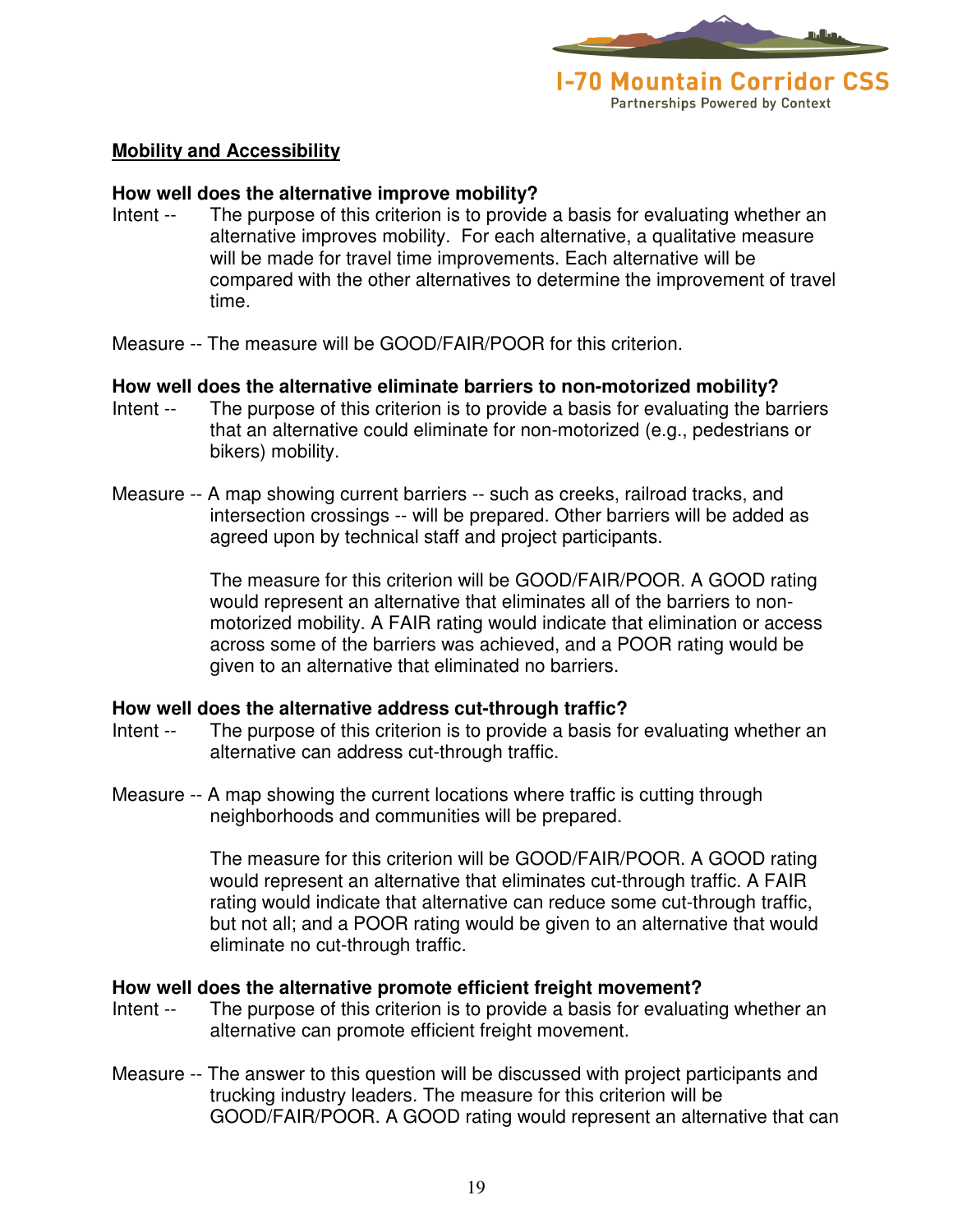

promote efficient freight movement. A FAIR rating would indicate that an alternative can provide some efficiencies to freight movement, but not a substantial improvement; and a POOR rating would be given to an alternative that has no impact on improving freight movement in the corridor.

#### **Aesthetics**

#### **How consistent is the alternative with the Aesthetics Guidance?**

- Intent -- The purpose of this criterion is to provide a basis for evaluating to what level an alternative is consistent with the Aesthetic Guidance. Comments for each alternative will be prepared as to how consistent an alternative is with the Aesthetic Guidance. This question will also help in a discussion of what it would take to make an alternative consistent with the Aesthetics Plan's goals and objectives.
- Measure -- The measurement will be GOOD/FAIR/POOR. If an alternative is consistent with the Aesthetic Guidance, it will be rated GOOD. If an alternative only somewhat supports the goals of the Aesthetic Guidance and/or concerns have been recorded about an alternative through the project process, it will be rated FAIR. And if there is no support that an alternative is consistent with the goals of the Aesthetic Guidance, it will be rated POOR.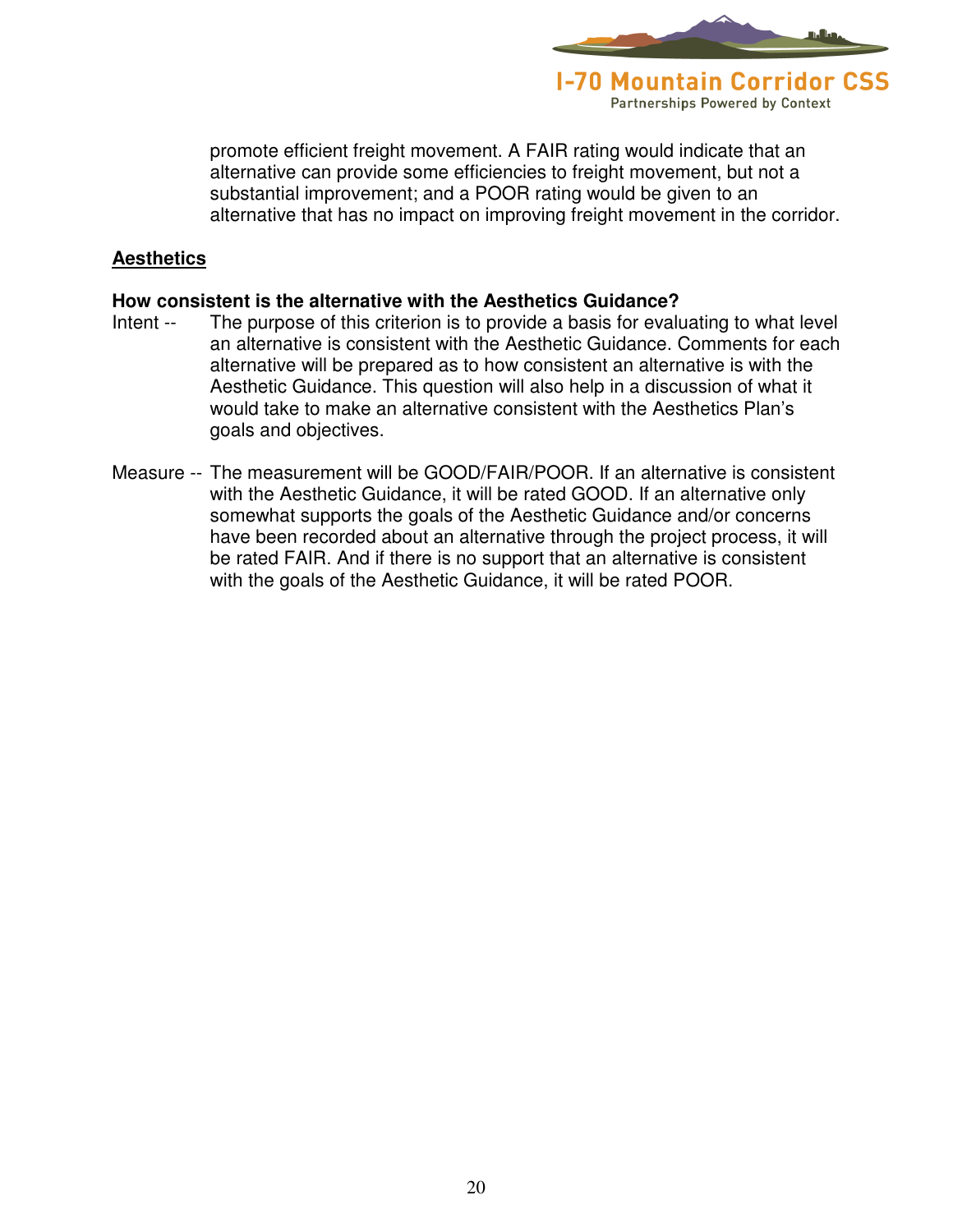

#### **Detailed-Level Evaluation**

#### **Overview**

Detailed evaluation provides continued refinement of the alternative(s), seeks balance between benefits and impacts, and considers mitigation opportunities. This quantitative analysis serves as the final step in developing the recommended alternative.

#### **Detailed-Level Evaluation Criteria**

A Detailed-Level Evaluation will be completed for each alternative that is forwarded on from the Concept-Level Evaluation. The Detailed-Level Evaluation analysis will measure specific items, will be quantitative more than qualitative, and will result in a recommended alternative.

#### **Sustainability**

The sustainability criteria will help determine how well an alternative creates a solution for today that does not diminish resources for future generations.

The following will help further support and answer the sustainability questions asked during the Concept-Level Evaluation:

- **Capital cost of the alternative:** A cost of the alternative will be calculated using CDOT cost estimating methods for program development. These costs will be shown in current dollars.
- **Operations and maintenance costs of the alternative:** A cost of annual operation and maintenance will be developed for the alternative. These costs will be shown in current dollars.

#### **Safety**

The safety criteria will help determine how well an alternative is able to enhance safety in the I-70 Mountain Corridor.

The following will help further support and answer the safety questions asked during the Concept-Level Evaluation:

- **Number of improved high-accident locations**
- **Number of ALIVE MOU recommendations implemented**
- **Number of improved rock slide and avalanche areas**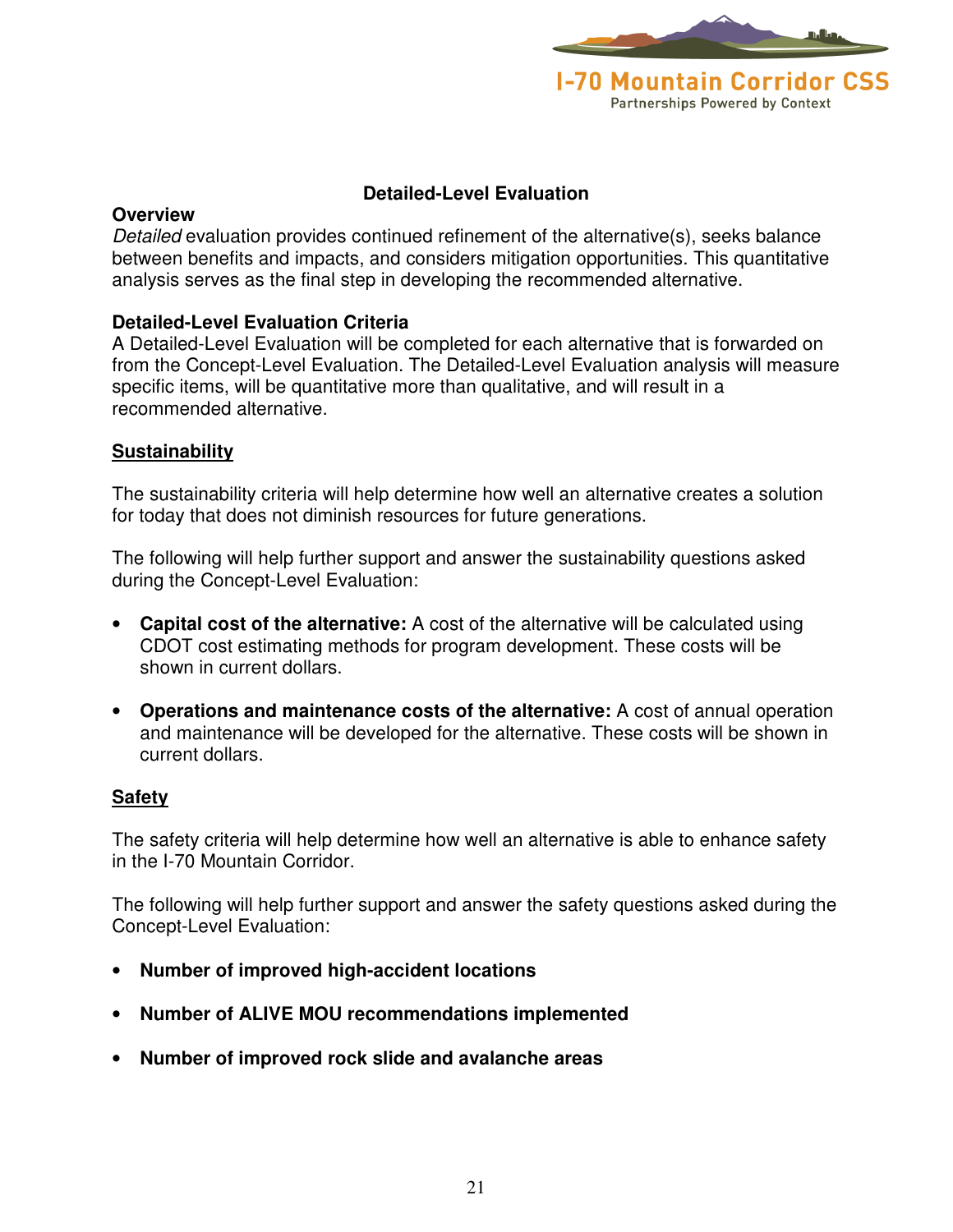

#### **Healthy Environment**

The healthy environment criteria will help determine how well an alternative is able to preserve, restore, and enhance natural resources and ecosystems.

The healthy environment criteria are a proxy for the overall goal of avoiding, minimizing, and mitigating impacts. For example, a significant increase in acres of new right-of-way impacted indicates that more biological resources may be impacted. These impacts could be mitigated, however, if a solution provides the same access and mobility with significantly fewer acres of new right-of-way. This may be a solution that minimizes or even avoids impacts to biological resources. Some measures, such as hours of Level of Service (LOS) C per day, indicate environmental goals for improved noise levels.

The following will help further support and answer the environmental questions asked during the Concept-Level Evaluation. Measurements will be made by overlaying each alternative on a map of the environmental resource considering the following:

#### • **Biological Resources:**

- Acres of riparian habitat disturbed
- Total acres of new right-of-way. Of the new right-of way:
	- Number of acres of impact to indicator species habitat
	- Number of acres of native vegetation
	- Number of acres of 6f
	- Number of acres of 4f
	- Number of acres of already disturbed land
	- Number of acres of wetlands
- Number of ALIVE MOU recommendations implemented

#### • **Air Quality:**

- Hours of delay at signalized intersections
- **Noise:** 
	- Hours of LOS C per day
- **Mine Waste** 
	- Cubic yards of disturbed mine waste
- **Threatened and Endangered Species:** 
	- Number of acres of T&E habitat disturbed
	- Number of new habit connections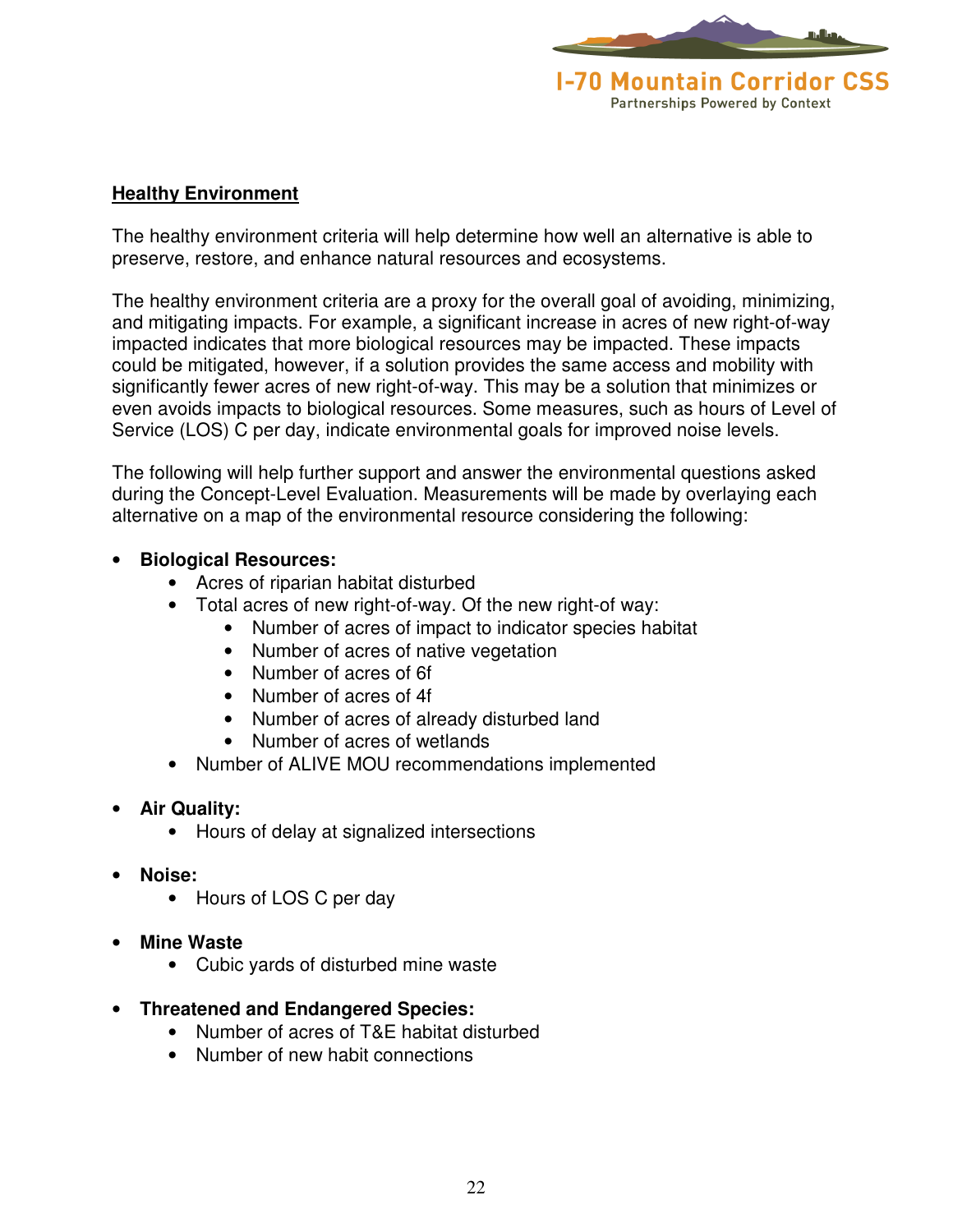

#### • **Water Resources:**

- Number of SWEEP MOU goals that are advanced (See SWEEP Implementation Matrix)
- **Wetlands:** 
	- **Number of acres of wetlands impacted. (Quality of wetlands to be noted)**
- **Recreation Resources:** 
	- Number of acres of recreation resources impacts. Including:
		- Number of acres of 4f
		- Number of acres of 6f
		- Number of acres of publicly owned lands
		- Number of acres of streams

#### **Historic Context**

The historic context criterion will help determine how well an alternative contributes to and is compatible with the human-made past that creates the corridor's sense of place and provides the foundation of its character.

The criterion will help further support and answer the historic context questions asked during the Concept-Level Evaluation. Measurements will be made by overlaying each alternative on a map of the environmental resource considering the following:

• **Number of potentially eligible historic properties impacted** 

### **Communities**

The criteria related to communities will help determine how well an alternative respects the individuality of communities and promotes their viability. The following questions will help further support and answer the communities' questions asked during the Concept-Level Evaluation:

- **How well does this alternative support current and ongoing economic investments in the community?** A measurement of GOOD, FAIR, or POOR for both neighborhoods and businesses, individually, will be recorded.
- **How well is this alternative supported by the community?** A measurement of GOOD, FAIR, or POOR for both neighborhoods and businesses, individually, will be recorded.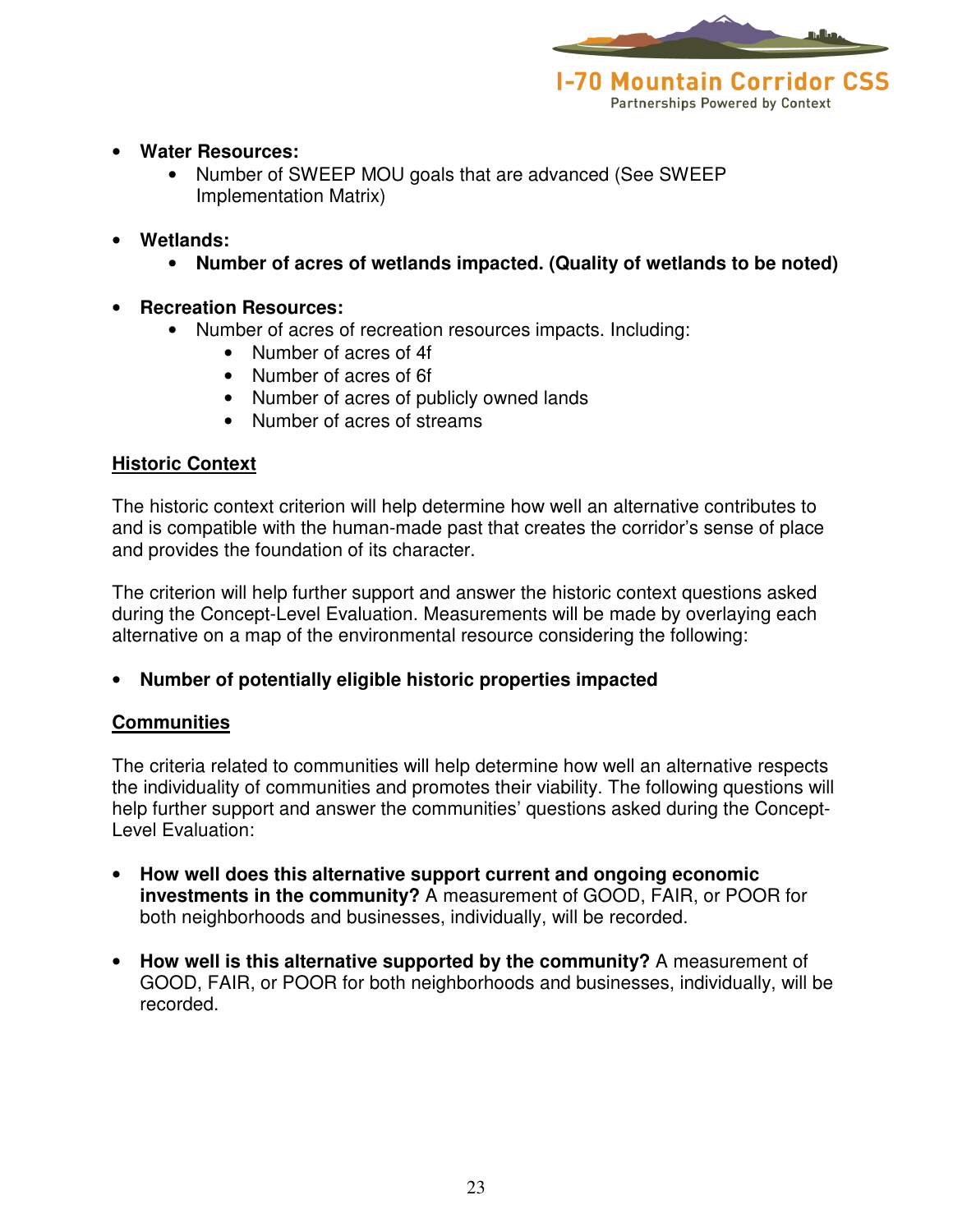

#### **Mobility and Accessibility**

The mobility and accessibility criteria will help determine how well an alternative addresses local, regional, and national travel while providing reliable, efficient interconnectivity between systems and communities. The following will help further support and answer the mobility and accessibility questions asked during the Concept-Level Evaluation:

- **Projected Level of Service and Average Peak Hour Speed:** A map showing projected LOS and average peak-hour speed will be developed for the major roadways in the alternatives. These will be calculated using the forecasts from the adopted model for the study area for the design year.
- **Projected Average Daily Traffic (ADT) at key locations:** A map showing projected ADT at key locations will be developed. These will be calculated using the forecasts from the adopted model for the study area for the design year.
- **Projected number of person trips on alternate modes**
- **Projected number of new transit route miles**
- **Projected number of person trips across the Continental Divide**

#### **Aesthetics**

The aesthetics criterion will help determine whether an alternative was inspired by the surroundings, protects scenic integrity, and incorporates the context of the I-70 Mountain Corridor. The following question will help further support and answer the aesthetics question asked during the Concept-Level Evaluation:

• **How well does this alternative support the goals of the Aesthetic Guidance?** A measurement of GOOD, FAIR, or POOR will be recorded.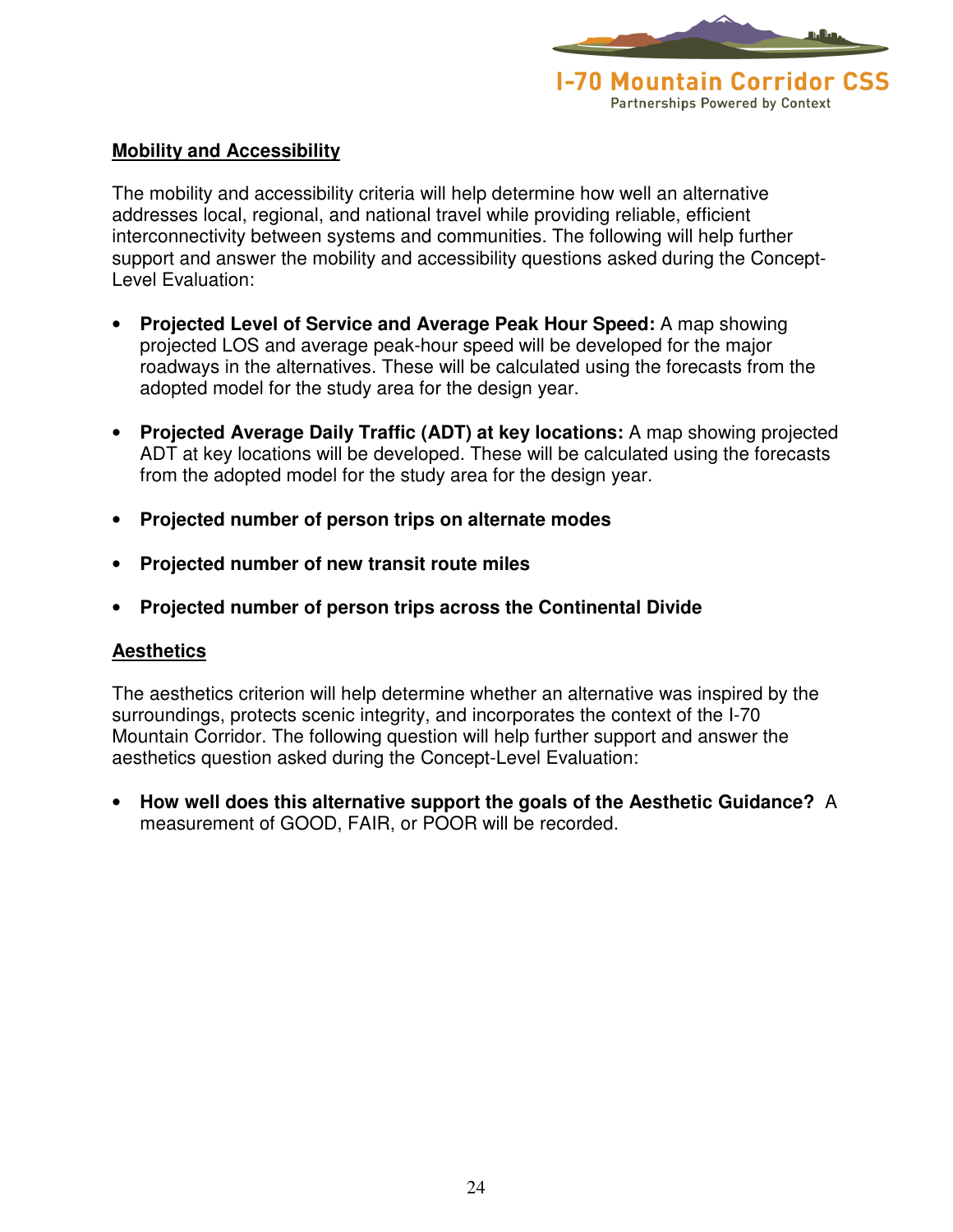

**Appendix Alternative Evaluation Templates**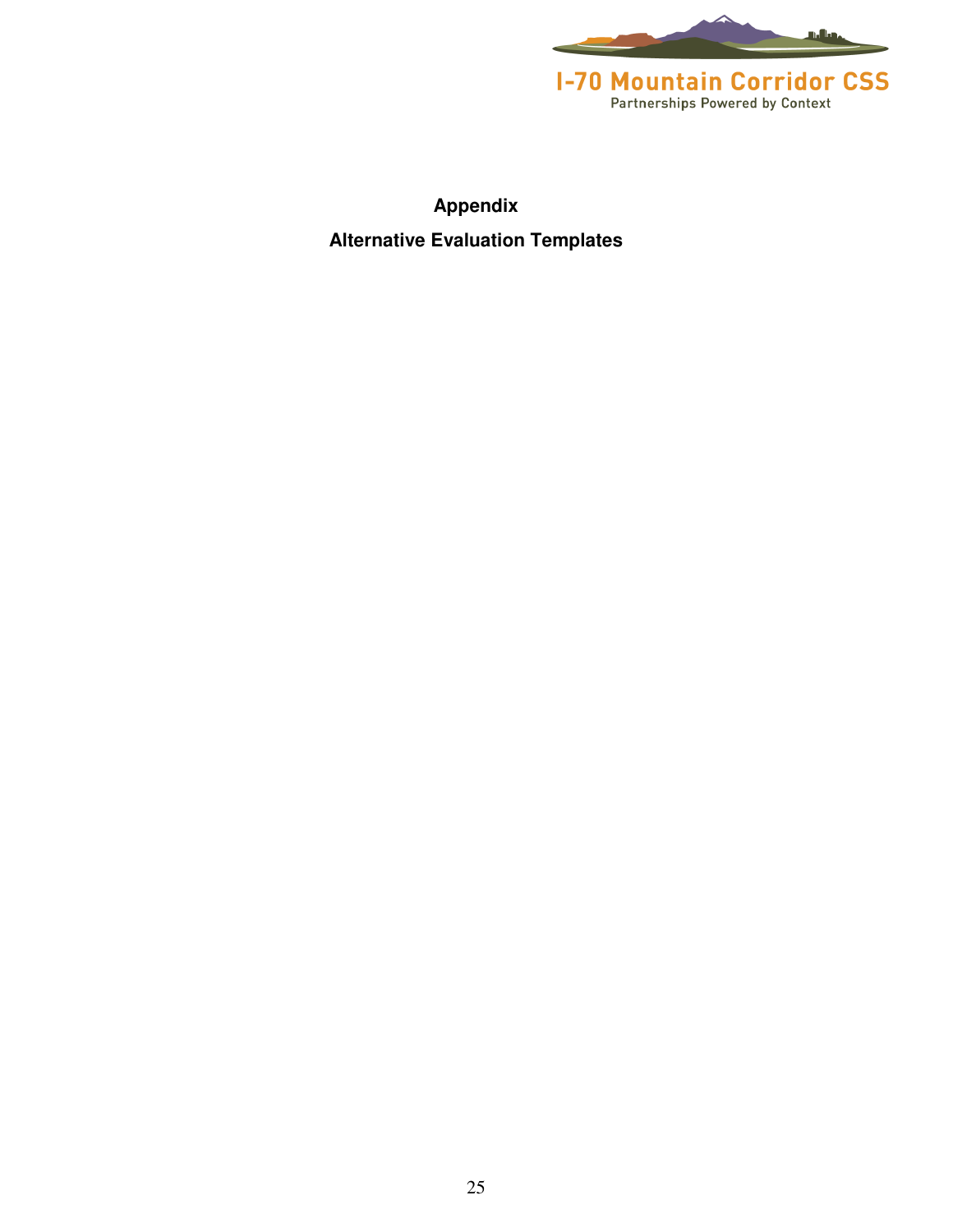

| <b>Feasibility-Level Evaluation</b>                                                                         |                             |                      |                      |                      |                      |  |  |
|-------------------------------------------------------------------------------------------------------------|-----------------------------|----------------------|----------------------|----------------------|----------------------|--|--|
| <b>Criteria</b>                                                                                             | How could we<br>measure it? | <b>Alternative 1</b> | <b>Alternative 2</b> | <b>Alternative 3</b> | <b>Alternative 4</b> |  |  |
| <b>Sustainability</b>                                                                                       |                             |                      |                      |                      |                      |  |  |
| D. Is the alternative compatible with local sustainability plans?                                           | D. (YES/NO)                 |                      |                      |                      |                      |  |  |
| E. Is the alternative compatible with the State of Colorado Climate Action Plan?                            | E. (YES/NO)                 |                      |                      |                      |                      |  |  |
| F. Does this alternative preserve future transportation options?                                            | F. (YES/NO)                 |                      |                      |                      |                      |  |  |
| <b>Safety</b>                                                                                               |                             |                      |                      |                      |                      |  |  |
| B. Can this idea improve safety?                                                                            | B. (YES/NO)                 |                      |                      |                      |                      |  |  |
| <b>Healthy Environment</b>                                                                                  |                             |                      |                      |                      |                      |  |  |
| C. Can adverse environmental impacts be avoided, minimized, or mitigated?                                   | C. (YES/NO)                 |                      |                      |                      |                      |  |  |
| D. Can impacts to irreplaceable natural resources (e.g., FENS wetlands or Gold Medal Fisheries) be avoided? | D. (YES/NO)                 |                      |                      |                      |                      |  |  |
| <b>Historic Context</b>                                                                                     |                             |                      |                      |                      |                      |  |  |
| B. Can impacts to historic resources be avoided, minimized, or mitigated?                                   | B. (YES/NO)                 |                      |                      |                      |                      |  |  |
| <b>Communities</b>                                                                                          |                             |                      |                      |                      |                      |  |  |
| B. Is the alternative compatible with local land use plans?                                                 | B. (YES/NO)                 |                      |                      |                      |                      |  |  |
| <b>Mobility and Accessibility</b>                                                                           |                             |                      |                      |                      |                      |  |  |
| E. Does the alternative improve mobility?                                                                   | A. (YES/NO)                 |                      |                      |                      |                      |  |  |
| F. Is this alternative compatible with the existing and planned transportation system?                      | B. (YES/NO)                 |                      |                      |                      |                      |  |  |
| C. Does this alternative provide access for local trips?                                                    | C. (YES/NO)                 |                      |                      |                      |                      |  |  |
| D. Does this alternative provide for regional mobility?                                                     | D. (YES/NO)                 |                      |                      |                      |                      |  |  |
| <b>Aesthetics</b>                                                                                           |                             |                      |                      |                      |                      |  |  |
| No specific aesthetics criteria are used to evaluate alternatives at the feasibility level.                 |                             |                      |                      |                      |                      |  |  |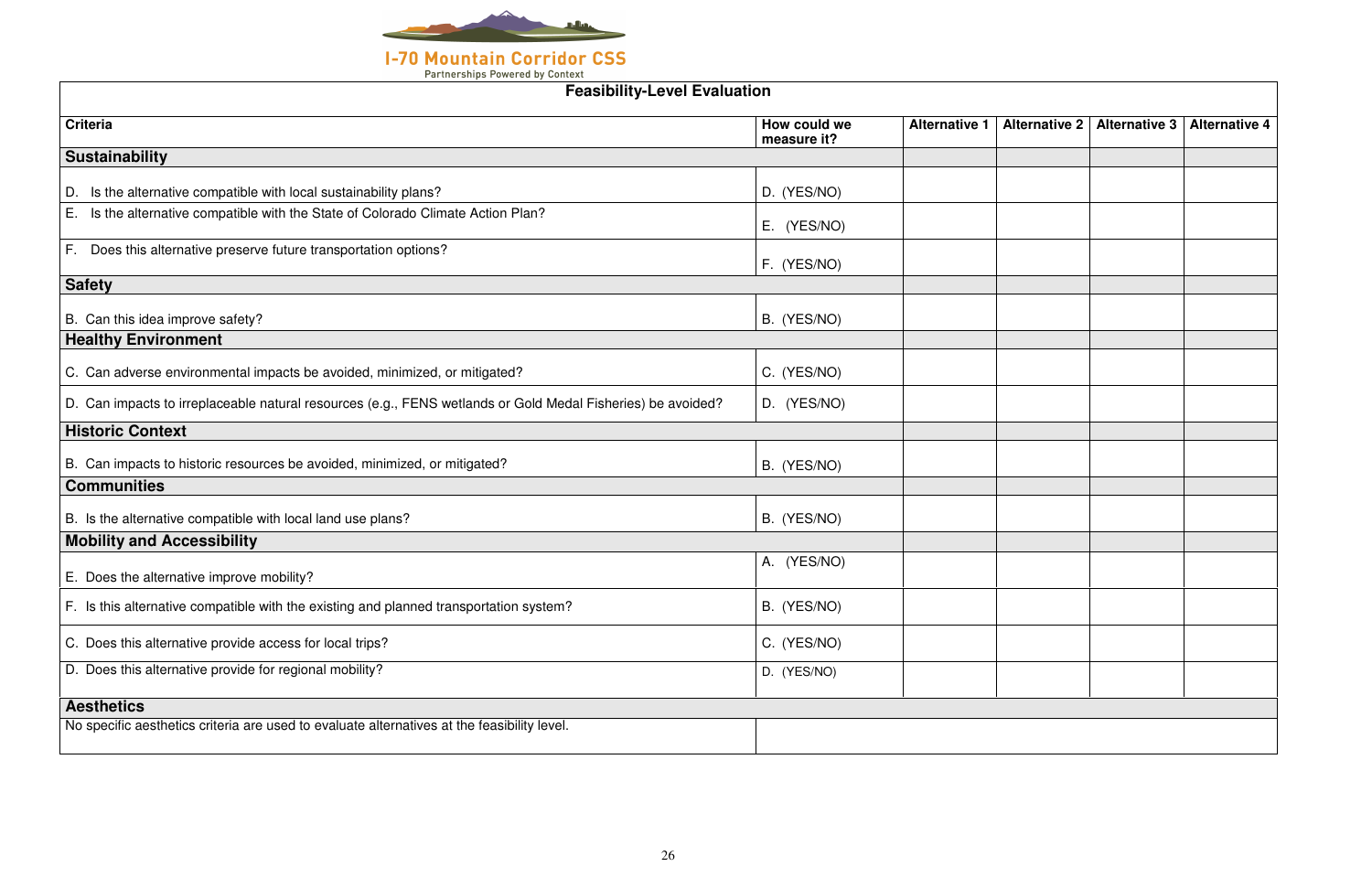

| <b>Concept-Level Evaluation</b>                                                       |                                                               |                      |  |                             |               |  |  |  |  |
|---------------------------------------------------------------------------------------|---------------------------------------------------------------|----------------------|--|-----------------------------|---------------|--|--|--|--|
| <b>Criteria</b>                                                                       | How could we measure it?                                      | <b>Alternative 1</b> |  | Alternative 2 Alternative 3 | Alternative 4 |  |  |  |  |
| <b>Sustainability</b>                                                                 |                                                               |                      |  |                             |               |  |  |  |  |
| E. How compatible is the alternative with local sustainability plans?                 | $\bigcirc$<br>$\blacksquare$<br>Ε.<br>(GOOD/FAIR/POOR)        |                      |  |                             |               |  |  |  |  |
| F. How compatible is the alternative with the State of Colorado Climate Action Plan?  | $\bullet$ O<br>F.<br>(GOOD/FAIR/POOR)                         |                      |  |                             |               |  |  |  |  |
| G. How well does this alternative reduce maintenance costs?                           | $\bullet$ 0<br>G.<br>(GOOD/FAIR/POOR)                         |                      |  |                             |               |  |  |  |  |
| H. What is the capital cost of this alternative?                                      | $\bullet$ O<br>Η.<br>(LOW/MEDIUM/HIGH)                        |                      |  |                             |               |  |  |  |  |
| <b>Safety</b>                                                                         |                                                               |                      |  |                             |               |  |  |  |  |
| C. How well does the alternative reduce the number of or improve hazardous locations? | $\bullet$ $\circ$<br>Α.<br>(GOOD/FAIR/POOR)                   |                      |  |                             |               |  |  |  |  |
| D. How well does the alternative follow current design standards?                     | $\bigcirc$<br>$\blacksquare$<br><b>B.</b><br>(GOOD/FAIR/POOR) |                      |  |                             |               |  |  |  |  |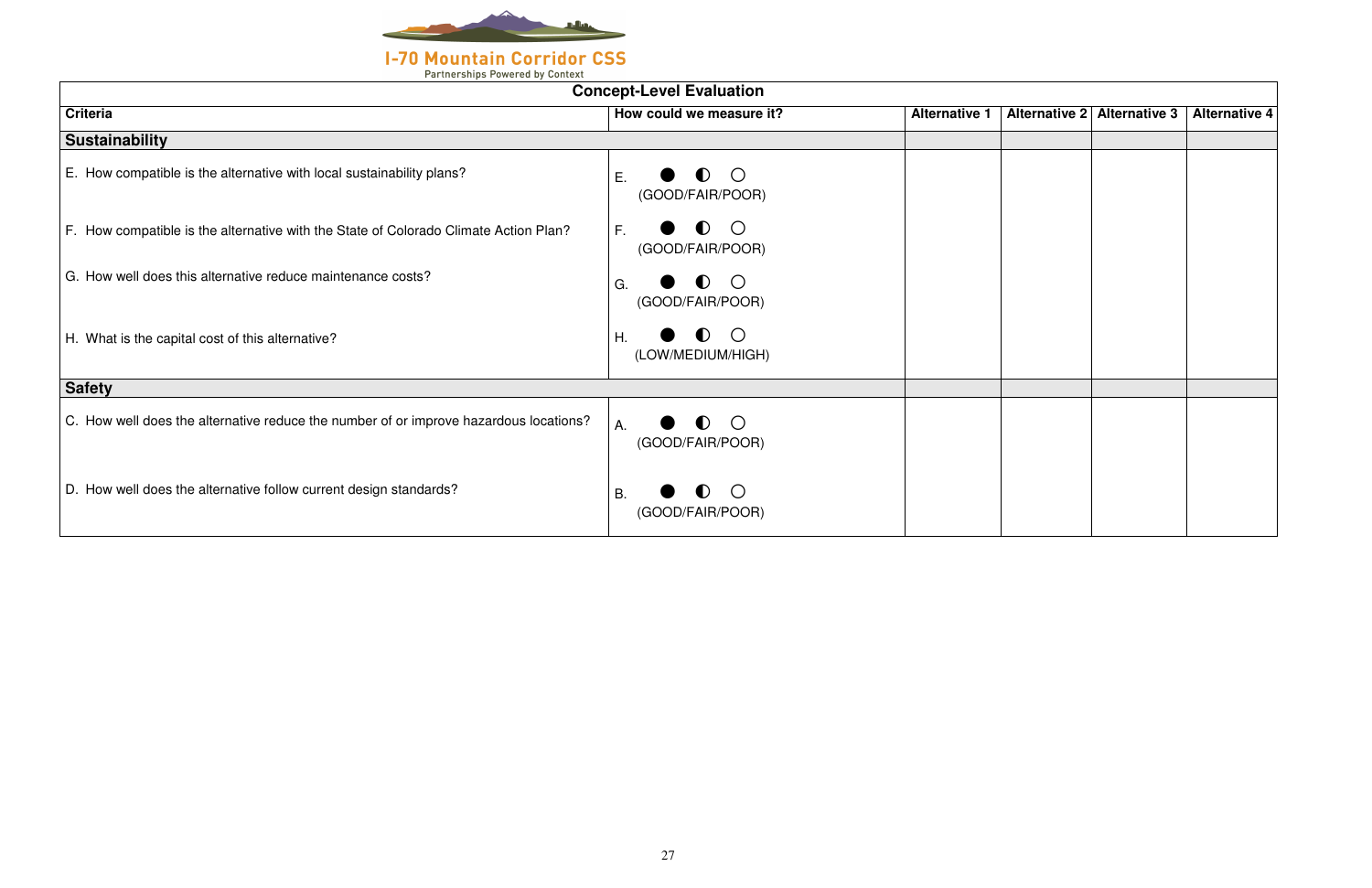

| <b>Concept-Level Evaluation</b>                                                 |                                                          |                      |  |                             |                      |  |  |  |  |
|---------------------------------------------------------------------------------|----------------------------------------------------------|----------------------|--|-----------------------------|----------------------|--|--|--|--|
| <b>Criteria</b>                                                                 | How could we measure it?                                 | <b>Alternative 1</b> |  | Alternative 2 Alternative 3 | <b>Alternative 4</b> |  |  |  |  |
| <b>Healthy Environment</b>                                                      |                                                          |                      |  |                             |                      |  |  |  |  |
| H. How well can adverse environmental impacts be avoided?                       | $\bigcirc$<br>$\bullet$<br>Α.<br>(GOOD/FAIR/POOR)        |                      |  |                             |                      |  |  |  |  |
| I. How well can adverse environmental impacts be minimized?                     | $\bigcirc$<br><b>B.</b><br>$\bullet$<br>(GOOD/FAIR/POOR) |                      |  |                             |                      |  |  |  |  |
| J. How well can adverse environmental impacts be mitigated?                     | $\bigcirc$<br>$\bullet$<br>C.<br>(GOOD/FAIR/POOR)        |                      |  |                             |                      |  |  |  |  |
| K. Can this alternative be built within the existing right-of-way?              | $\bullet$ O<br>D.<br>(YES/SOMEWHAT/NO)                   |                      |  |                             |                      |  |  |  |  |
| L. How well does the alternative contribute toward local watershed initiatives? | $\bigcirc$<br>$\bullet$<br>Ε.<br>(GOOD/FAIR/POOR)        |                      |  |                             |                      |  |  |  |  |
| M. How well does the alternative contribute toward the SWEEP MOU goals?         | $\bigcirc$<br>F.<br>$\bullet$<br>(GOOD/FAIR/POOR)        |                      |  |                             |                      |  |  |  |  |
| N. How well does the alternative contribute toward the ALIVE MOU goals?         | $\bigcirc$<br>$\bullet$<br>G.<br>(GOOD/FAIR/POOR)        |                      |  |                             |                      |  |  |  |  |
|                                                                                 |                                                          |                      |  |                             |                      |  |  |  |  |
|                                                                                 |                                                          |                      |  |                             |                      |  |  |  |  |
|                                                                                 |                                                          |                      |  |                             |                      |  |  |  |  |
|                                                                                 |                                                          |                      |  |                             |                      |  |  |  |  |
|                                                                                 |                                                          |                      |  |                             |                      |  |  |  |  |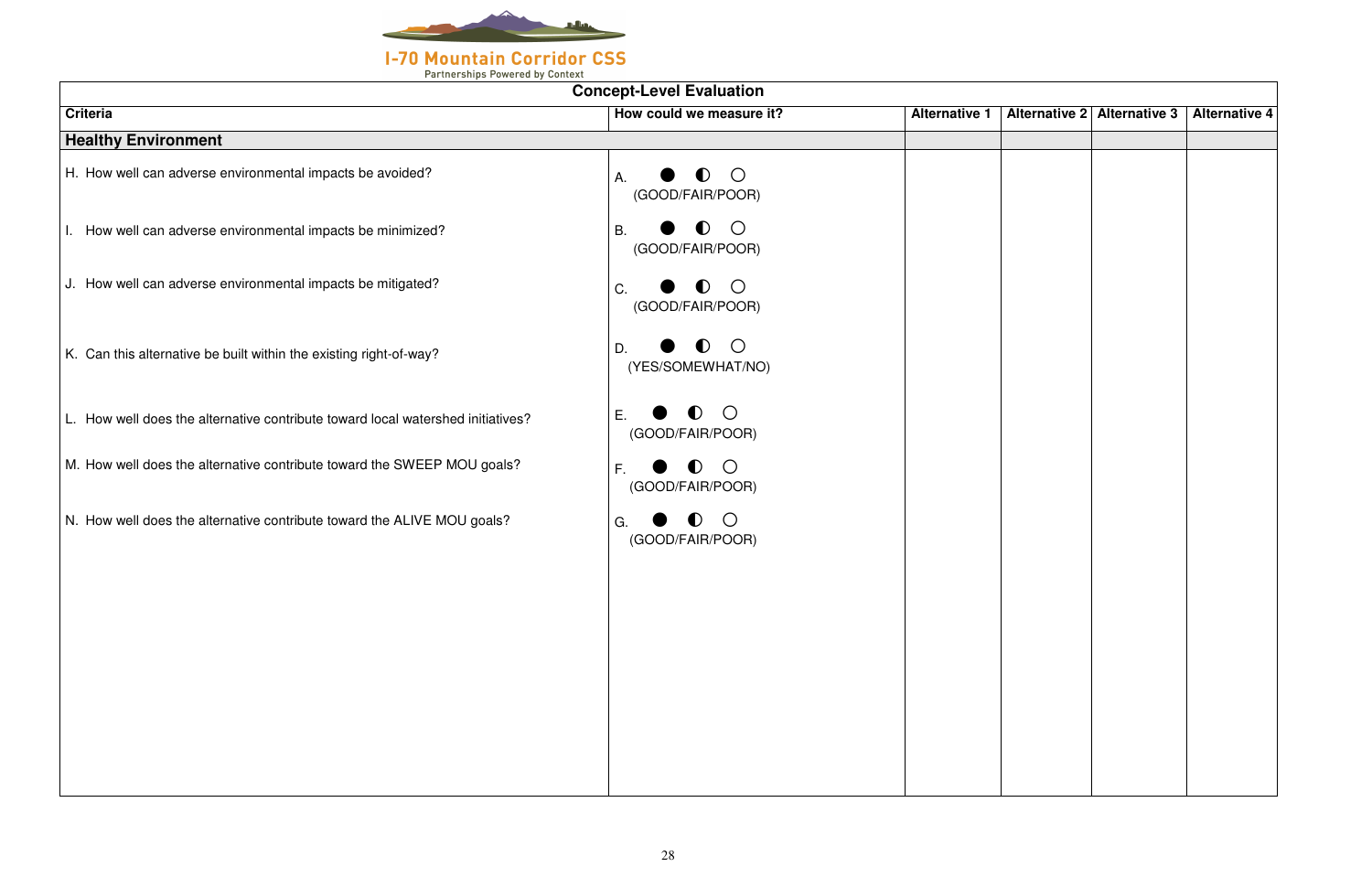

| <b>Concept-Level Evaluation</b>                                                                               |                                                        |                      |  |                             |                      |  |
|---------------------------------------------------------------------------------------------------------------|--------------------------------------------------------|----------------------|--|-----------------------------|----------------------|--|
| <b>Criteria</b>                                                                                               | How could we measure it?                               | <b>Alternative 1</b> |  | Alternative 2 Alternative 3 | <b>Alternative 4</b> |  |
| <b>Historic Context</b>                                                                                       |                                                        |                      |  |                             |                      |  |
| C. How well does the alternative support the communities' investments in and goals for<br>historic resources? | $\bigcirc$<br>$\bullet$<br>Α.<br>(GOOD/FAIR/POOR)      |                      |  |                             |                      |  |
| D. How compatible is the alternative with adopted heritage tourism plans?                                     | $\bigcirc$<br>I)<br>В.<br>(GOOD/FAIR/POOR)             |                      |  |                             |                      |  |
| <b>Communities</b>                                                                                            |                                                        |                      |  |                             |                      |  |
|                                                                                                               |                                                        |                      |  |                             |                      |  |
| C. What is the level of community support?                                                                    | $\bigcirc$<br>D.<br>Α.<br>(GOOD/FAIR/POOR)             |                      |  |                             |                      |  |
| D. How compatible is the alternative with adopted local land use plans?                                       | $\bigcirc$<br>I)<br>B.<br>(GOOD/FAIR/POOR)             |                      |  |                             |                      |  |
| <b>Mobility and Accessibility</b>                                                                             |                                                        |                      |  |                             |                      |  |
| E. How well does the alternative improve mobility?                                                            | $\bigcirc$<br>$\blacksquare$<br>Ε.<br>(GOOD/FAIR/POOR) |                      |  |                             |                      |  |
| F. How well does the alternative eliminate barriers to non-motorized mobility?                                | $\bullet$ 0<br>F.<br>(GOOD/FAIR/POOR)                  |                      |  |                             |                      |  |
| G. How well does the alternative address cut-through traffic?                                                 | $\bigcirc$<br>$\blacksquare$<br>G.<br>(GOOD/FAIR/POOR) |                      |  |                             |                      |  |
| H. How well does the alternative promote efficient freight movement?                                          | $\bigcirc$<br>Η.<br>$\blacksquare$<br>(GOOD/FAIR/POOR) |                      |  |                             |                      |  |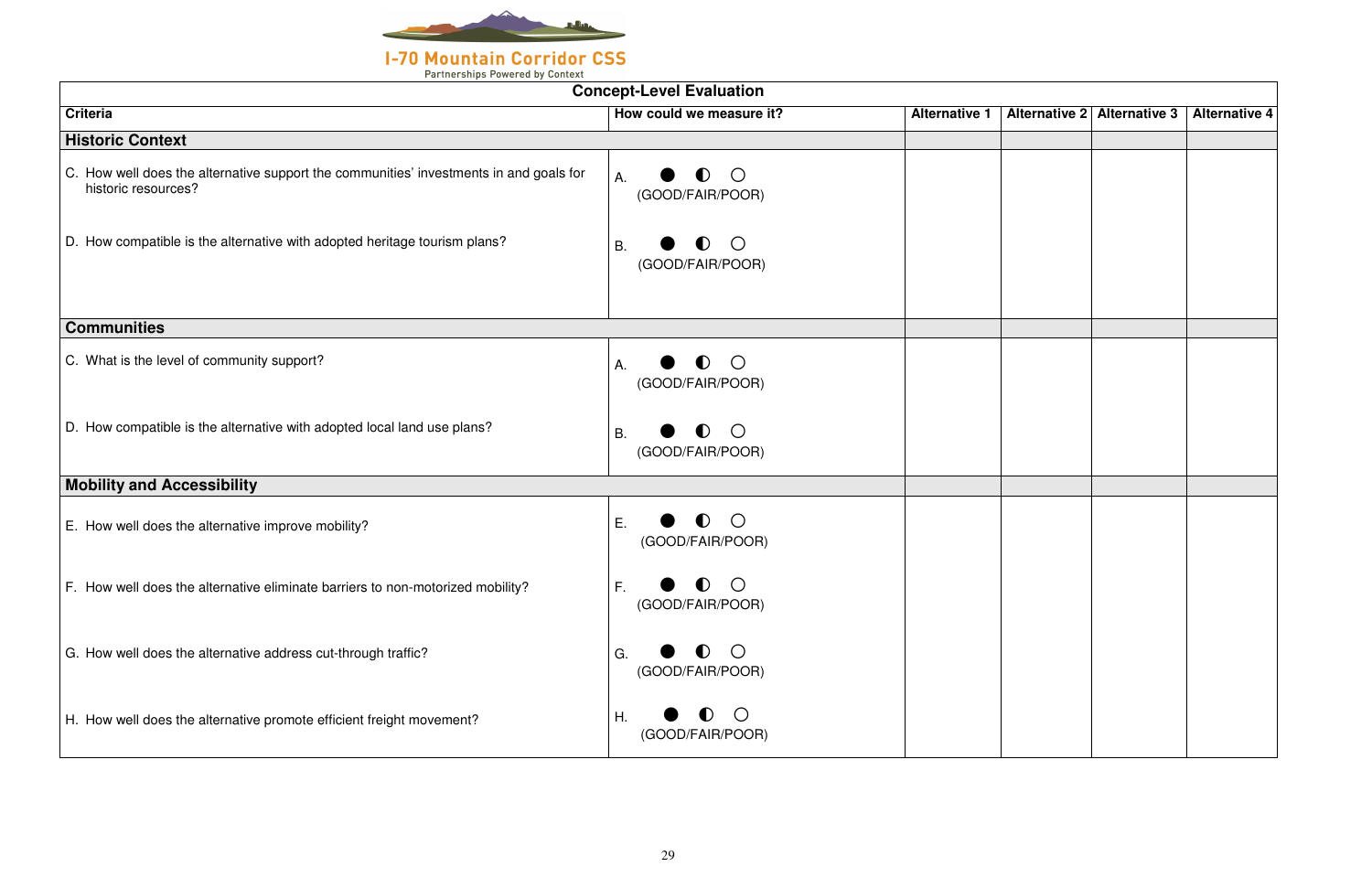

| <b>Concept-Level Evaluation</b>                                   |                                 |                      |  |                             |                      |
|-------------------------------------------------------------------|---------------------------------|----------------------|--|-----------------------------|----------------------|
| <b>Criteria</b>                                                   | How could we measure it?        | <b>Alternative 1</b> |  | Alternative 2 Alternative 3 | <b>Alternative 4</b> |
| <b>Aesthetics</b>                                                 |                                 |                      |  |                             |                      |
| B. How consistent is the alternative with the Aesthetic Guidance? | $\bullet$ O<br>(GOOD/FAIR/POOR) |                      |  |                             |                      |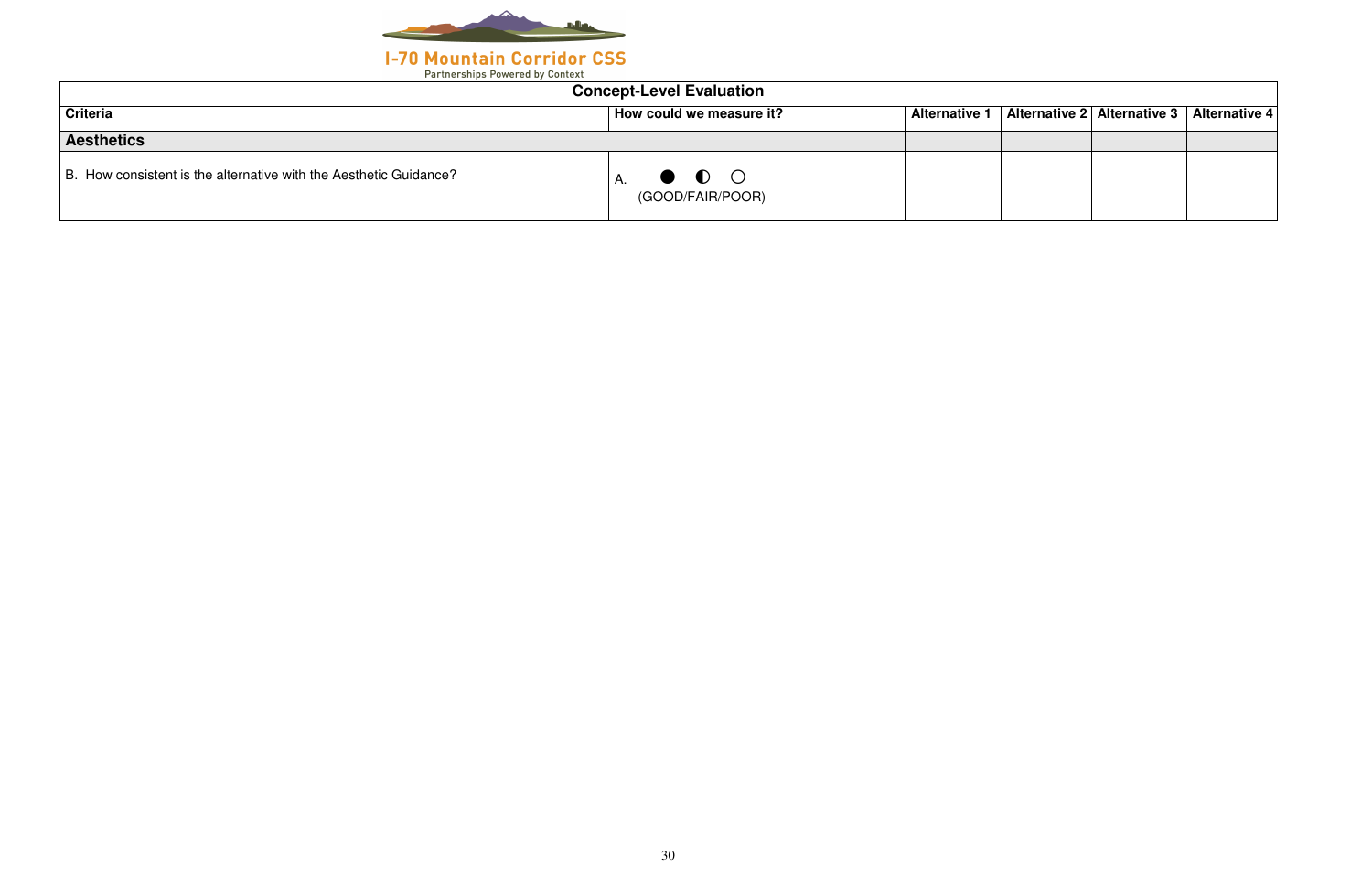

| <b>Detailed-Level Evaluation</b>                                                                                                                                                                                                             |                                                                                                                                                                |                      |                      |                      |                      |
|----------------------------------------------------------------------------------------------------------------------------------------------------------------------------------------------------------------------------------------------|----------------------------------------------------------------------------------------------------------------------------------------------------------------|----------------------|----------------------|----------------------|----------------------|
| <b>Criteria Measures</b>                                                                                                                                                                                                                     | How could we measure it?                                                                                                                                       | <b>Alternative 1</b> | <b>Alternative 2</b> | <b>Alternative 3</b> | <b>Alternative 4</b> |
| <b>Sustainability</b>                                                                                                                                                                                                                        |                                                                                                                                                                |                      |                      |                      |                      |
| Detailed-Level Criteria<br>Measures will measure<br>specific items, will be<br>quantitative more than<br>qualitative, and will help<br>further support and answer<br>the criteria questions asked<br>during the Concept-Level<br>Evaluation. | C. Capital cost of the alternative $(\$)$<br>D. Operations and maintenance costs of the alternative (\$)                                                       |                      |                      |                      |                      |
| The sustainability criteria will<br>help determine how well an<br>alternative creates a solution<br>for today that does not<br>diminish resources for future<br>generations.                                                                 |                                                                                                                                                                |                      |                      |                      |                      |
| <b>Safety</b>                                                                                                                                                                                                                                |                                                                                                                                                                |                      |                      |                      |                      |
| Detailed-Level Criteria<br>Measures will measure<br>specific items, will be<br>quantitative more than<br>qualitative, and will help<br>further support and answer<br>the criteria questions asked<br>during the Concept-Level<br>Evaluation. | D. Number of improved high-accident locations<br>E.<br>Number of ALIVE MOU recommendations implemented<br>F. Number of improved rock slide and avalanche areas |                      |                      |                      |                      |
| The safety criteria will help<br>determine how well an<br>alternative is able to enhance<br>safety in the I-70 Mountain<br>Corridor.                                                                                                         |                                                                                                                                                                |                      |                      |                      |                      |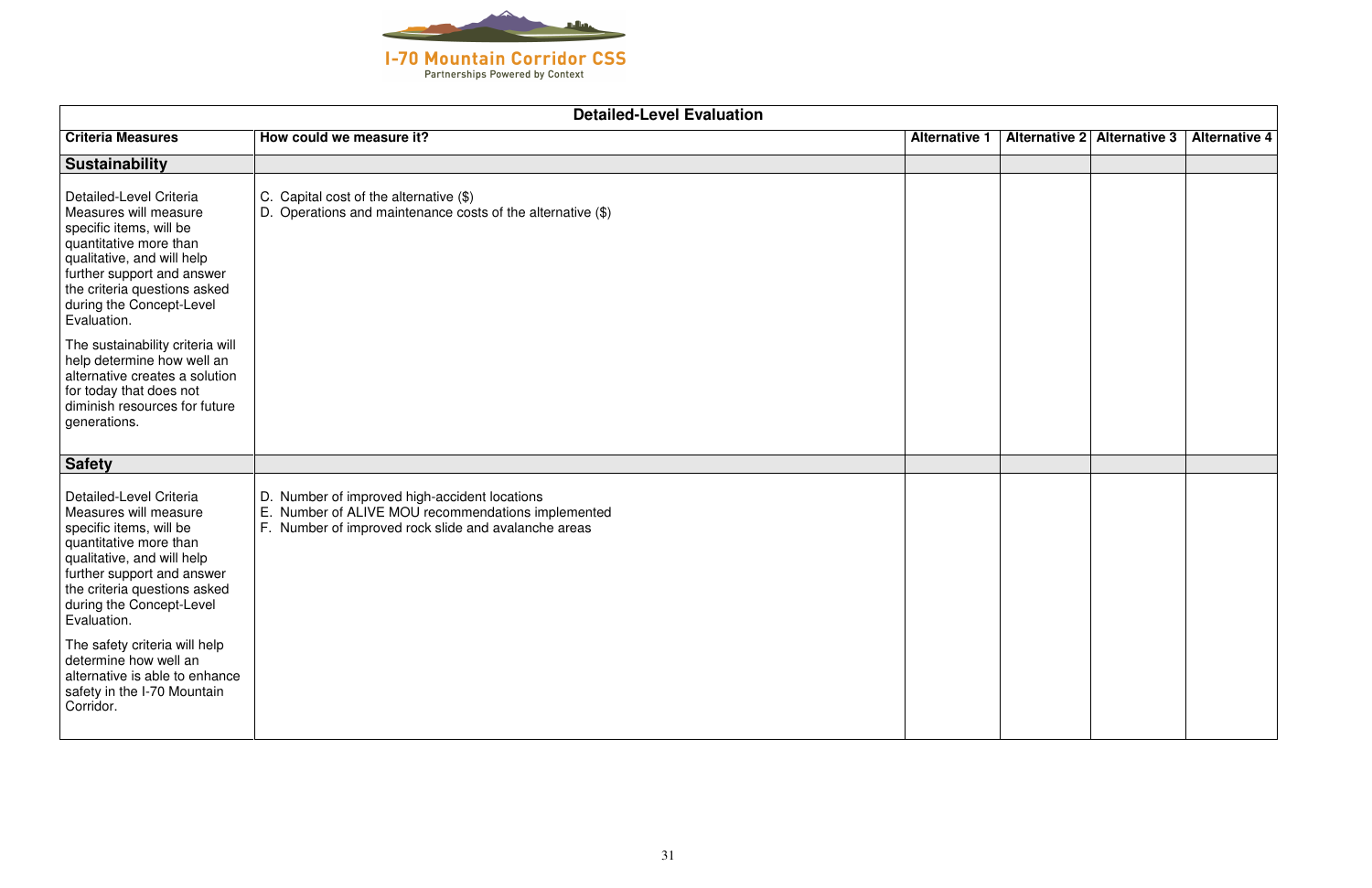

### **Detailed-Level Evaluation**

| <b>Criteria Measures</b><br>How could we measure it?<br><b>Alternative 3</b><br><b>Alternative 1</b><br><b>Alternative 2</b><br><b>Alternative 4</b><br><b>Healthy Environment</b><br>Detailed-Level Criteria<br>Measures will measure<br><b>Biological Resources</b><br>specific items, will be<br>D. Acres of riparian habitat disturbed<br>quantitative more than<br>E. Total acres of new right-of-way. Of the new right-of way:<br>qualitative, and will help<br>Number of acres of impact to indicator species habitat<br>further support and answer<br>Number of acres of native vegetation<br>the criteria questions asked<br>Number of acres of 6f<br>$\bullet$<br>during the Concept-Level<br>Number of acres of 4f<br>Evaluation.<br>Number of acres of already disturbed land<br>Number of acres of wetlands<br>The healthy environment<br>F. Number of ALIVE MOU recommendations implemented<br>criteria will help determine<br>how well an alternative is able<br><b>Air Quality</b><br>preserve, restore, and<br>B. Hours of delay at signalized intersections<br>enhance natural resources<br>and ecosystems.<br><b>Noise</b><br>The healthy environment<br>B. Hours of LOS C per day<br>criteria are a proxy for the<br>overall goal of avoiding,<br>Mine Waste |                            |
|----------------------------------------------------------------------------------------------------------------------------------------------------------------------------------------------------------------------------------------------------------------------------------------------------------------------------------------------------------------------------------------------------------------------------------------------------------------------------------------------------------------------------------------------------------------------------------------------------------------------------------------------------------------------------------------------------------------------------------------------------------------------------------------------------------------------------------------------------------------------------------------------------------------------------------------------------------------------------------------------------------------------------------------------------------------------------------------------------------------------------------------------------------------------------------------------------------------------------------------------------------------------------------|----------------------------|
|                                                                                                                                                                                                                                                                                                                                                                                                                                                                                                                                                                                                                                                                                                                                                                                                                                                                                                                                                                                                                                                                                                                                                                                                                                                                                  |                            |
|                                                                                                                                                                                                                                                                                                                                                                                                                                                                                                                                                                                                                                                                                                                                                                                                                                                                                                                                                                                                                                                                                                                                                                                                                                                                                  |                            |
| B. Cubic yards of disturbed mine waste<br>impacts. For example, a<br>significant increase in acres of<br><b>Threatened and Endangered Species</b><br>new right-of-way impacted<br>C. Number of acres of T&E habitat disturbed<br>indicates that more biological<br>resources may be impacted.<br>D. Number of new habitat connections<br>These impacts could be<br>mitigated, however, if a<br><b>Water Resources</b><br>solution provides the same<br>B. Number of SWEEP MOU goals that are advanced<br>access and mobility with<br>significantly fewer acres of<br>Wetlands<br>new right-of-way. This may be<br>B. Number of acres of wetlands impacted (quality of wetlands to be noted).<br>a solution that minimizes or<br>even avoids impacts to<br><b>Recreation Resources</b><br>biological resources. Some<br>B. Number of acres of recreation resources impacts. Including:<br>measures, such as hours of<br>Number of acres of 4f<br>LOS C per day, indicate<br>Number of acres of 6f                                                                                                                                                                                                                                                                                 | minimizing, and mitigating |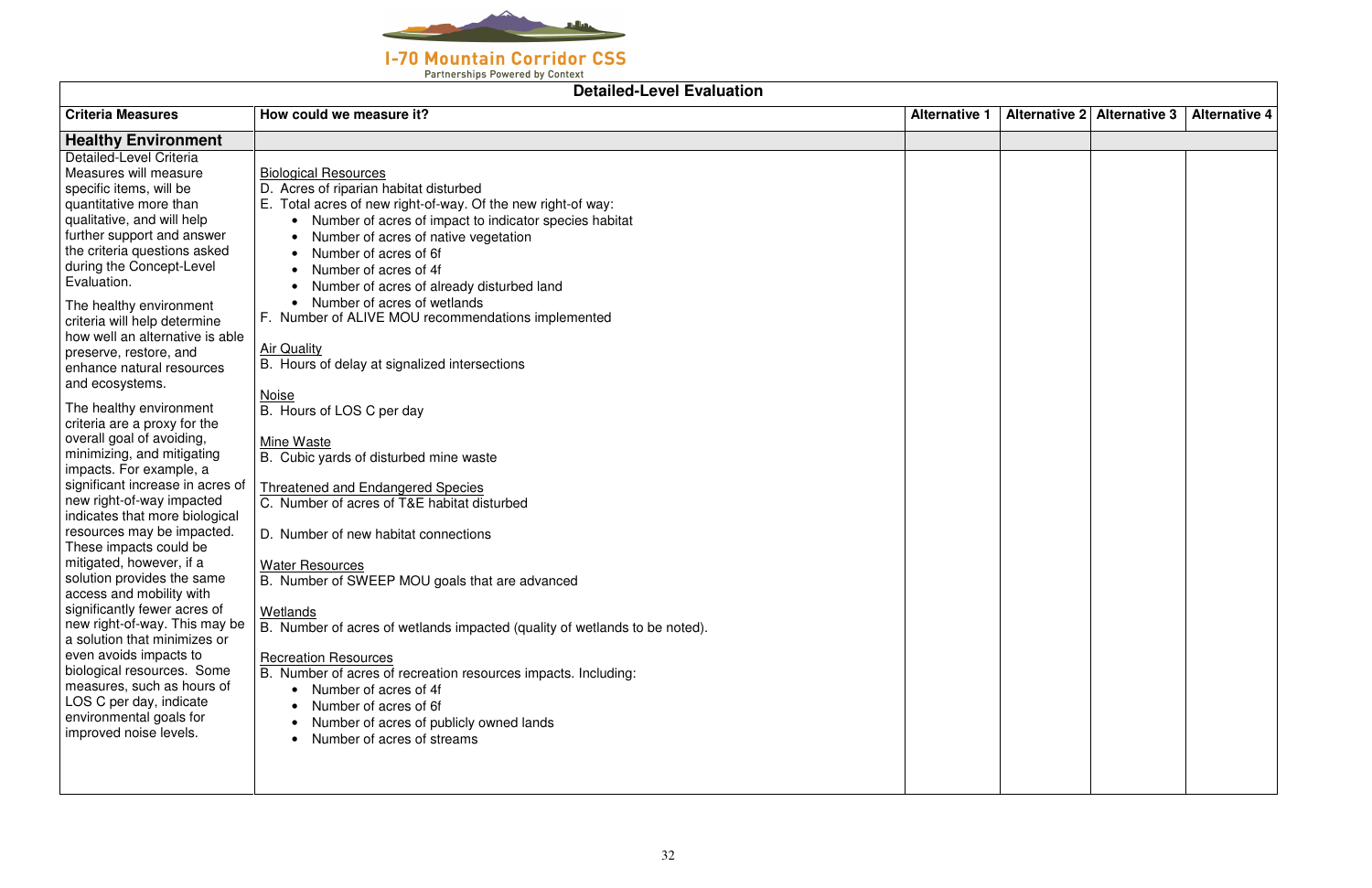

### **I-70 Mountain Corridor CSS**

Partnerships Powered by Context

| Alternative 2 Alternative 3 Alternative 4 |  |
|-------------------------------------------|--|
|                                           |  |
|                                           |  |
|                                           |  |
|                                           |  |
|                                           |  |
|                                           |  |
|                                           |  |
|                                           |  |
|                                           |  |
|                                           |  |
|                                           |  |
|                                           |  |
|                                           |  |
|                                           |  |
|                                           |  |
|                                           |  |

## **Detailed-Level EvaluationCriteria Measures How could we measure it? Alternative 1 Alternative 2 Alternative 3 Alternative 4 Historic Context** Detailed-Level Criteria Measures will measure specific items, will be quantitative more than qualitative, and will help further support and answer the criteria questions asked during the Concept-Level Evaluation. The historic context criteria will help determine how well an alternative contributes to and is compatible with the human-made past that creates the corridor's sense of place and is the foundation of corridor's character. B. Number of potentially eligible historic properties impacted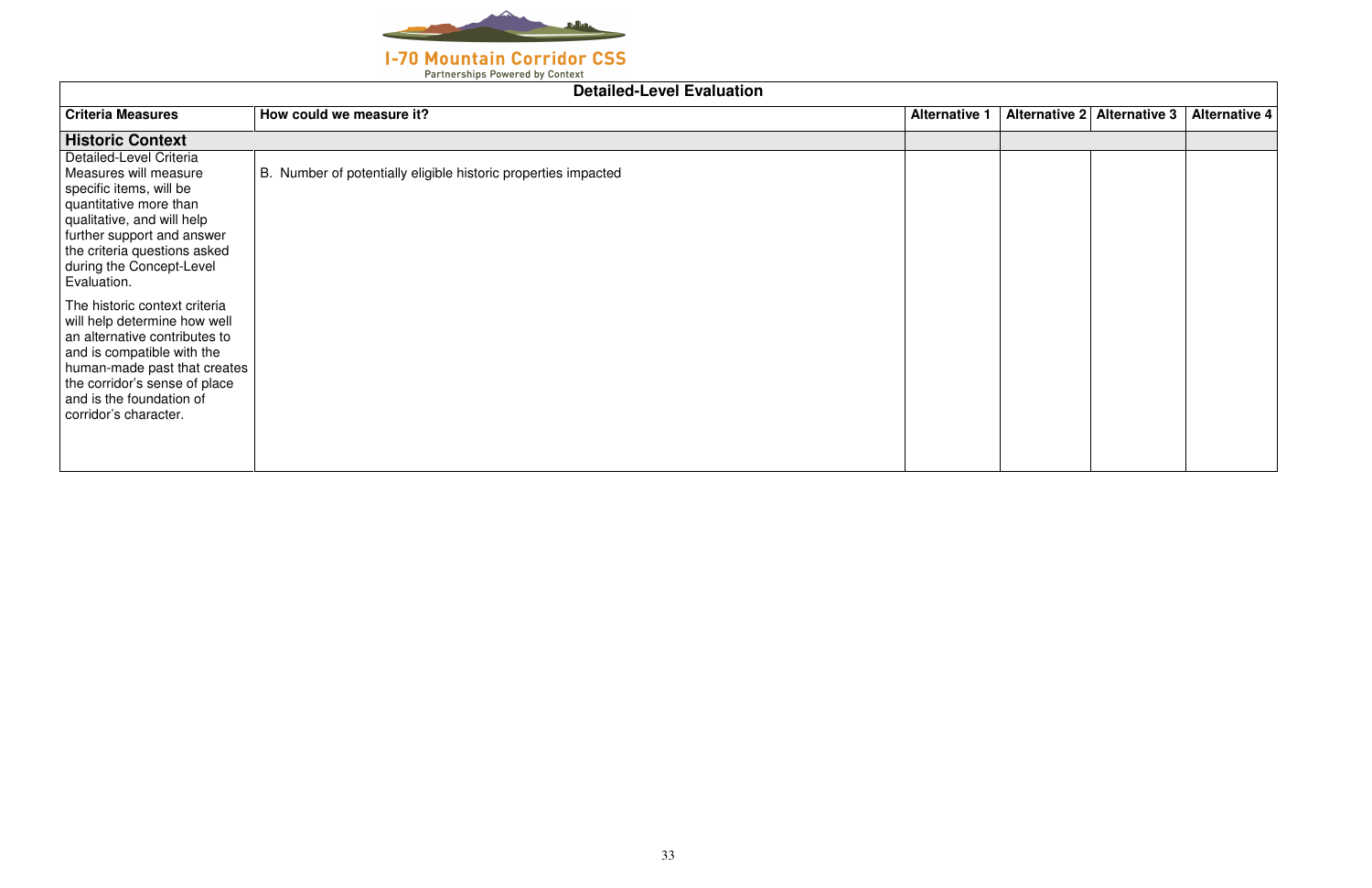

### **Detailed-Level Evaluation**

| <b>Detailed-Level Evaluation</b>                                                                                                                                                                                                               |                                                                                                                                                                                                                                                                          |                      |  |                             |                      |
|------------------------------------------------------------------------------------------------------------------------------------------------------------------------------------------------------------------------------------------------|--------------------------------------------------------------------------------------------------------------------------------------------------------------------------------------------------------------------------------------------------------------------------|----------------------|--|-----------------------------|----------------------|
| <b>Criteria Measures</b>                                                                                                                                                                                                                       | How could we measure it?                                                                                                                                                                                                                                                 | <b>Alternative 1</b> |  | Alternative 2 Alternative 3 | <b>Alternative 4</b> |
| <b>Communities</b>                                                                                                                                                                                                                             |                                                                                                                                                                                                                                                                          |                      |  |                             |                      |
| Detailed-Level Criteria<br>Measures will measure<br>specific items, will be<br>quantitative more than<br>qualitative, and will help<br>further support and answer<br>the criteria questions asked<br>during the Concept-Level<br>Evaluation.   | C. How well does this alternative support current and ongoing economic investments in the community?<br>(GOOD/FAIR/POOR)<br>D. How well is this alternative supported by the community? (GOOD/FAIR/POOR)                                                                 |                      |  |                             |                      |
| The criteria related to<br>communities will help<br>determine how well an<br>alternative respects the<br>individuality of communities<br>and promotes their viability.                                                                         |                                                                                                                                                                                                                                                                          |                      |  |                             |                      |
| <b>Mobility and Accessibility</b>                                                                                                                                                                                                              |                                                                                                                                                                                                                                                                          |                      |  |                             |                      |
| Detailed-Level Criteria<br>Measures will measure<br>specific items, will be<br>quantitative more than<br>qualitative, and will help<br>further support and answer<br>the criteria questions asked<br>during the Concept-Level<br>Evaluation.   | F. Projected LOS and average peak-hour speed<br>G. Projected ADT at key locations<br>H. Projected number of person trips on alternate modes<br>Projected number of miles of new transit route miles<br>J. Projected number of person trips across the Continental Divide |                      |  |                             |                      |
| The mobility and accessibility<br>criteria will help determine<br>how well an alternative<br>addresses local, regional, and<br>national travel while providing<br>reliable, efficient<br>interconnectivity between<br>systems and communities. |                                                                                                                                                                                                                                                                          |                      |  |                             |                      |